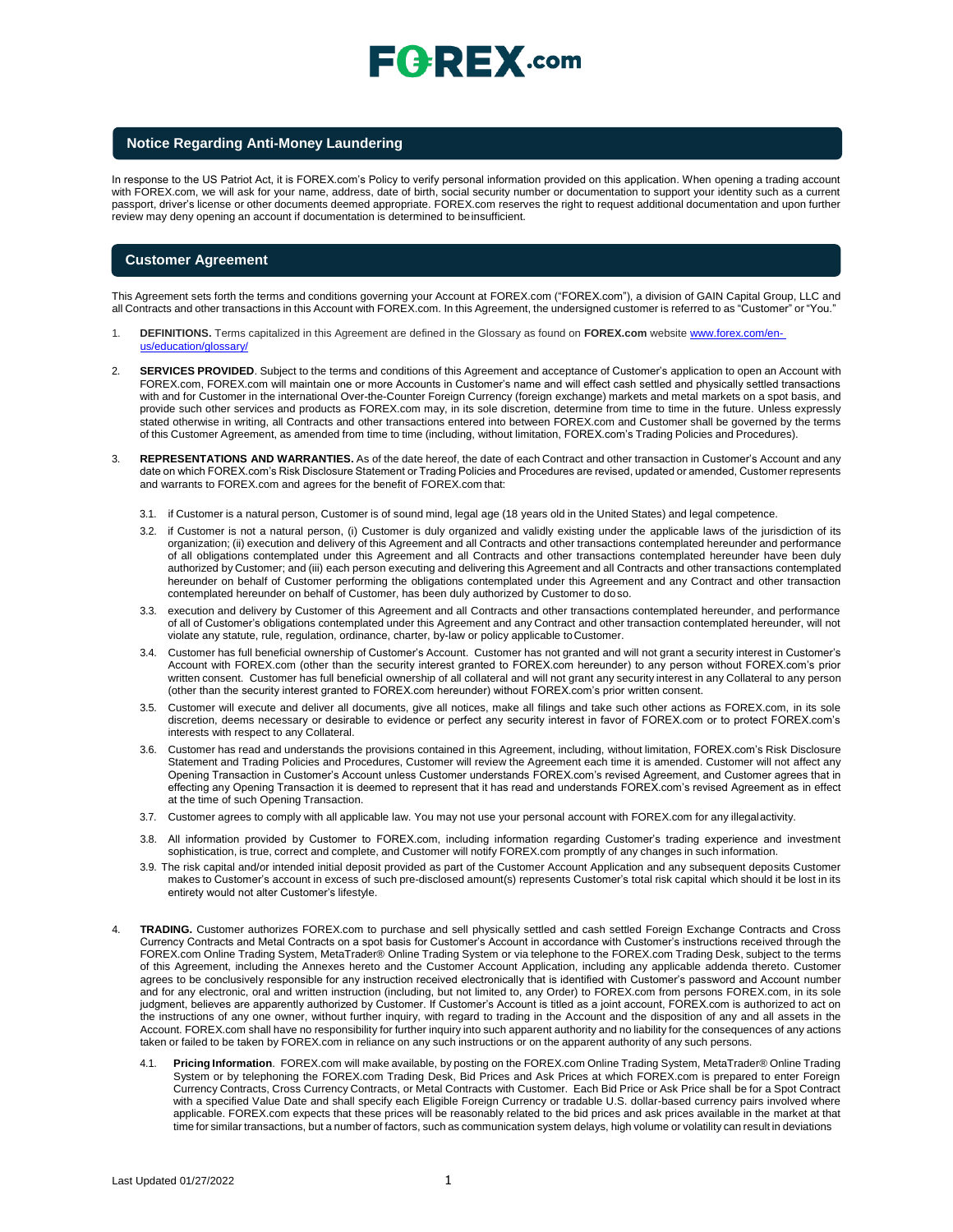# $E$ **G**  $R$ **EX** .com

between prices quoted by FOREX.com and other sources. FOREX.com makes no warranty, express or implied, that Bid Prices and Ask Prices represent prevailing bid prices and ask prices. In addition, these Bid and/or Ask Prices may reflect, at the direction of the Introducing Broker named above, additional pips added to the BID and/or ASK price that may result in an increase of the dealable spread available for the Customer's account as well as a per trade or per lot commission and/or fees. See **Section11-Charges**.

4.2. **Order Execution**. FOREX.COM will attempt to execute all Orders that it may, in its sole discretion, accept from Customer in accordance with Customer's instructions received through the FOREX.COM Online Trading System, MetaTrader® Online Trading System or via telephone to the FOREX.COM Trading Desk. In cases where the prevailing market represents prices different from the prices FOREX.COM has posted on our screen, FOREX.COM will attempt, on a best efforts basis, to execute trades on or close to the prevailing market prices. All Contracts made and entered into by FOREX.COM hereunder will be entered into by FOREX.COM as principal. Customer acknowledges, understands and agrees that FOREX.COM is not acting as a broker, intermediary, agent, and advisor or in any fiduciary capacity. FOREX.com will not requote prices. Slippage is a term referring to the difference between requested price and the price at which an order is actually filled. Slippage typically occurs around times of news or economic announcements and extreme market volatility and can be either positive or negative. Notwithstanding the provisions of this Paragraph, Customer acknowledges, understands and agrees that all non-market orders are accepted by FOREX.COM and undertaken on an "best-efforts basis" in accordance with the relevant provisions of the Trading Policies and Procedures, as amended from time to time. Please visit FOREX.com's website for more information on order types.

In rare circumstances due to market conditions, lack of liquidity typically associated with large order sizes and/or higher than normal market volatility and associated volume, your order may not be auto executed and be subject to manual review. Such manual review may result in a delay in execution with a potential for price slippage. [FO.com w](http://forex.com/)ill always attempt to fill your trades timely and at the best available price.

- 4.3. **Trade Matching**. FOREX.com or its affiliates may, at a future date, establish a trade matching system or determine to route Customer's orders to a trade matching system operated by third parties. In that event, FOREX.com, and/or any one or more of its affiliates, shall have the right (but not the obligation), in the sole discretion of FOREX.com or any such affiliate, to act for its own account, and as a counter party or as a broker to FOREX.com customers, in the making of markets and the purchase and sale of Foreign Exchange Contracts, Cross Currency Contracts and Metal Contracts via any medium, including without limitation, over any trade matching network in use by FOREX.com customers and/or the general public.
- 4.4. **Transmission.** FOREX.com shall have no responsibility for delays in the transmission of orders due to disruption, failure or malfunction of communications facilities and shall not be liable for any claims, losses, damages, costs or expenses, including attorneys' fees, to any person or entity arising other than as a direct result of FOREX.com's gross negligence.
- 4.5. **Position & Trading Limits**. FOREX.com reserves the right to limit the number of Open Positions that Customer may enter or maintain in Customer's Account. FOREX.com reserves the right, in its sole discretion, to refuse to accept any Order opening a new position or increasing an Open Position.
- 5. **MARGIN REQUIREMENTS**. Customer shall provide to and maintain with FOREX.com Margin in such amounts, in cash or other such forms, and within such limits as FOREX.com, in its sole discretion, may from time to time require. Customer's Account will be under the control of FOREX.com. FOREX.com may change Margin requirements at any time, without prior notice to Customer, and may call for additional Margin ("Margin Call") at (x) any time Customer's Margin Balance falls below FOREX.com's Minimum Margin Requirement as applied to that Account; and (y) any time FOREX.com, in its sole discretion, believes that it is prudent to do so. FOREX.com may at any time liquidate Customer's Account in accordance with Paragraph 9. FOREX.com may withdraw funds from the Customer's account without notice: (x) to ensure that Posted Margin equals or exceeds Required Margin; and (y) to satisfy any payment obligation to FOREX.com, including commissions, fees and charges in respect of Customer's Account. In the event that Customer directs FOREX.com to sell any Margin, Collateral, Contract or other property and FOREX.com is unable to deliver such Margin, Collateral, Contract or other propertyto a purchaser because Customer fails to deliverit to FOREX.com, FOREX.com may borrow or purchase any Margin, Collateral, Contract or property necessary to make such delivery, and Customer hereby agrees to guarantee and hold FOREX.com harmless against any liability, claim, loss, damage, cost or expense, including attorneys' fees that FOREX.com may sustain. See the Margin Requirements page on FOREX.com's website..
- 6. **SECURITY AGREEMENT.** In order to secure any indebtedness or other obligations at any time owing from Customer to FOREX.com, including, without limitation, (i) indebtedness or other obligations under any Account, Contract or other transaction with FOREX.com; or (ii) any indebtedness or other obligations resulting from any guarantee by Customer of any Account, Contract or other transaction with FOREX.com, Customer hereby assigns, pledges and grants to FOREX.com a security interest in and right of setoff against: (i) all of Customer's Accounts with FOREX.com; (ii) all Contracts, cash, securities and other property in Customer's Account at FOREX.com or delivered or otherwise provided by Customer to secure its indebtedness or other obligations to FOREX.com or in FOREX.com's possession or control for any purpose (including safekeeping); and (iii) all products and proceeds of the foregoing (collectively, (i), (ii) and (iii) are referred to as "Collateral"). At any time, in FOREX.com's sole discretion and without prior demand or notice, FOREX.com may apply any or all cash (or sell or buy in any such Contracts, securities or other property and apply the proceeds there from) to any such indebtedness or other obligations, notwithstanding that such indebtedness or other obligations arise in an Account other than the Account in which the cash, Contracts, securities or other property were held or generated. Notwithstanding Section 9- 207 of the New York Uniform Commercial Code, FOREX.com shall have the right to sell, pledge, rehypothecate, assign, invest, commingle and otherwise use any Collateral it holds (including, but not limited to, using the Contracts as collateral for a loan to FOREX.com) free from any claim or right of any nature whatsoever of the Customer, including any equity or right of redemption by the Customer and to register any Collateral in the name of FOREX.com, its custodian or a nominee for either. Any failure by FOREX.com to enforce its rights hereunder shall not be deemed a future waiver of such rights by FOREX.com. FOREX.com is irrevocably appointed as attorney-in-fact for Customer and is authorized, without notice to Customer, to execute and deliver any documents, give any notice and to take any actions on behalf of Customer, including the execution, delivery and filing of financing statements, that FOREX.com deems necessary or desirable to evidence or to protect FOREX.com's interest with respect to any Collateral. In the event that the Collateral deemed acceptable to FOREX.com ("Eligible Collateral") is at any time insufficient to satisfy Customer's indebtedness or other obligations to FOREX.com, including obligations to provide Margin in accordance with Paragraph 5 hereof, Customer shall promptly pay upon demand the entire amount of such deficit.
- 7. **NOVATION OF OPPOSING CONTRACTS.** Whenever there may exist in any Customer Account two or more open and opposite Contracts providing in whole or in part for the purchase and sale of the same Foreign Currency, Cross Currency Pairs or Metal Contracts on the same Value Date, such Contracts shall automatically be canceled and replaced by an obligation to settle only the net difference between amounts payable in respect of the relevant currencies under the relevant Contracts, and/or the net difference between the quantities of the relevant currency deliverable there under.
- SETTLEMENT DATE; ROLLOVERS; DELIVERY. In cases where transactions are executed for physical delivery, instructions on the settlement of Open Positions must be given to FOREX.com at least two (2) Business Days prior to the Value Date. In the absence of instructions from Customer directing FOREX.com to deliver, offset, or roll over Open Positions, FOREX.com is authorized, in FOREX.com's sole discretion, to deliver, roll over or offset all or any portion of the Open Positions in Customer's Account at Customer's risk. Delivery of Foreign Currency shall be made to the bank specified by the purchaser in a major city in the country in which the Foreign Currency is the legal tender. Unless otherwise agreed by FOREX.com and Customer in writing, the Foreign Currency shall be deliverable by wire transfer. FOREX.com may require paymentof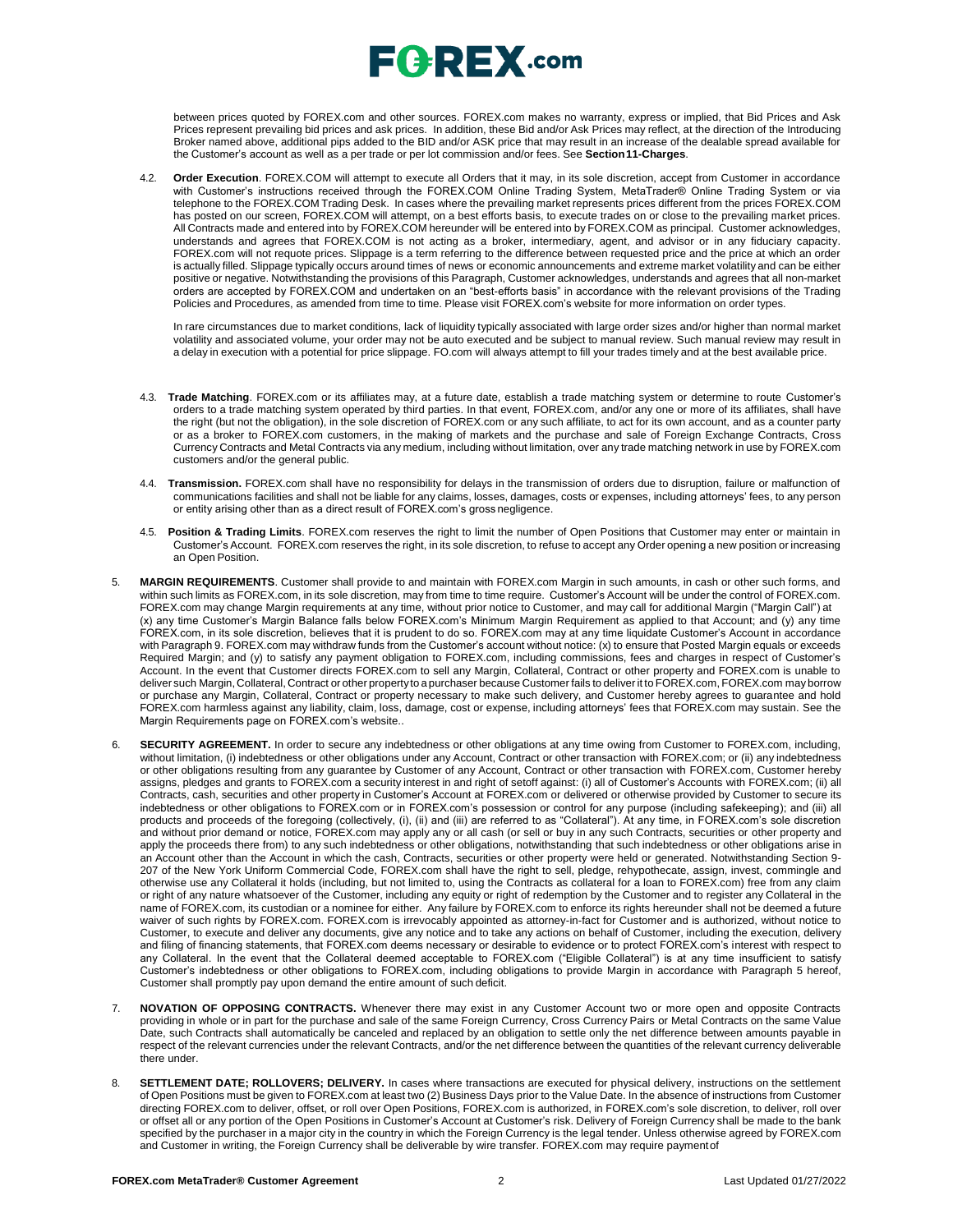# $E$ **G**  $R$ **EX** .com

amounts due from Customer to FOREX.com prior to 16:30 ET on any day prior to payment of amounts due and payable by FOREX.com to Customer on that day. FOREX.com and Customer shall exchange, make use of, and periodically update and confirm any standing payment instructions. Spot Metal deliveries will take place at a location and custodian as approved by FOREX.com. Sufficient funds to take delivery or the necessary delivery documents must be in the possession of FOREX.com. If instructions, funds and documents are not received by FOREX.com by the specified time, FOREX.com may, in its sole discretion and without notice to Customer, offset Customer's Open Positions, roll over Customer's Open Positions into the next settlement time period, or make or receive delivery on behalf of Customer upon any terms and by any methods deemed reasonable by FOREX.com,inits solediscretion.Termsand/ormethods for delivering,offsetting, orrollingoverCustomers' OpenPositions may differ on a Customerby-Customer basis relative to the current balance in the Customer'sAccount.

- LIQUIDATION OF ACCOUNTS AND DEFICIT BALANCES. In the event of: (a) an Event of Default; (b) insufficient Margin, or FOREX.com's determination that any Collateral deposited to protect Customer's Account is inadequate, regardless of current market quotations, to secure Customer's Account; or (c) any other circumstances or developments that FOREX.com, in its sole discretion, deems appropriate for its protection, FOREX.com may, in its sole discretion, take one or more, or any portion, of the following actions: (1) satisfy any obligation Customer may have to FOREX.com (either directly or by way of guarantee or suretyship) out of any of Customer's funds or property in the custody or control of FOREX.com; (2) sell or purchase any or all Contracts and any securities or other property held or carried for Customer; and (3) cancel any or all outstanding Orders or Contracts or other transactions or commitments made by or on behalf of Customer. Any of the above actions may be taken without demand for Margin or additional Margin, without prior notice of sale or purchase or other notice to Customer, Customer's legal representatives, heirs, executor, administrator, trustee, legatee, successors or assigns and regardless of whether the ownership interest is held individually or jointly with others. Any prior demand or notice of sale or purchase shall not be considered a waiver of FOREX.com's right to sell or buy at any time in the future without demand or notice as provided above. In liquidation of Customer's Long Positions and Short Positions, FOREX.com may, in its sole discretion, offset in the same settlement or it may initiate new Long Positions or Short Positions in order to establish a spread or straddle that in FOREX.com's sole judgment may be advisable to protect or reduce existing positions in Customer's Account. Any sales or purchases may be made according to FOREX.com's judgment and in its sole discretion in any interbank, Over-the-Counter or other exchange market where such business is then usually transacted or at a public auction or private sale, and FOREX.com may purchase the whole or any part thereof free from any right of redemption. In the event the proceeds realized pursuant to liquidation are insufficient for the payment of all liabilities of Customer due to FOREX.com, Customer shall promptly pay upon demand the entire amount of any such deficit, together with all other deficits and all unpaid liabilities of Customer, including, but not limited to, all costs of enforcement and collection, such as, but not limited to, attorneys' fees, witness fees and travel expenses, interest on any such deficit and liabilities at a rate equal to three (3) percentage points above the then prevailing prime rate at FOREX.com's principal bank or the maximum interest rate allowed by law, whichever is lower. In the event FOREX.com incurs expenses other than for the collection of deficits, with respect to Customer's Account, Customer agrees to pay such expenses. See the Margin Requirements page on FOREX.com's website.
- 10. **FUTURES COMMISION MERCHANT AND RETAIL FOREIGN EXCHANGE DEALER.** FOREX.com is a registered Futures Commission Merchant and Retail Foreign Exchange Dealer (FCM/RFED) (NFA ID# 0339826), a member of the National Futures Association (NFA) and is regulated by the Commodity Futures Trading Commission (CFTC). For more information on the NFA and its policies visit [http://www.nfa.futures.org.](http://www.nfa.futures.org/) For information regarding FOREX.com, Commodity Futures Trading Commission (CFTC) registration, NFA membership information, regulatory and non-regulatory actions, please visit NFA's Background Affiliation Status Information Center (BASIC) at http://www.nfa.futures.org/basi
- 11. **CHARGES.** FOREX.com is compensated for its services through the bid/ask spread and/or per-lot commission, as well as mark-up on rollovers and mark-up on back-to-base currency conversions for products not settling in a Customer's account base currency. FOREX.com may charge for incidental banking-related fees such as wire charges for deposits/withdrawals and returned check fees and monthly data fees. FOREX.com may charge monthly data fees in any account wherein there is no trading activity for at least twelve (12) months. FOREX.com reserves the right to change its fee structure at any time without notice. Fees do not currently, but may in the future include such things as statement charges, order cancellation charges, account transfer charges, telephone order charges or fees imposed by any interbank agency, bank, contract, market or other regulatory or self-regulatory organization arising out of FOREX.com's provision of services hereunder. Customer may incur additional fees for the purchase of optional, value added services offered by FOREX.com.
- 12. **INTRODUCING BROKERS.** If Customer's account has been introduced to FOREX.com by an Introducing Broker ("IB"), Customer understands and acknowledges that FOREX.com may compensate Introducing Broker for introducing Customer to FOREX.com and that such compensation may be on a per trade or other basis.
- 13. **FOREIGN ACCOUNTS.** Customers not residing in the United States ("Foreign Accounts") may be asked to comply with requests for special information by FOREX.com as required by any governmental unit or regulatory agency. This includes, but is not limited to, special calls for information. In the event of a special call for information, FOREX.com or its agent shall be required to obtain the information set forth by any governmental unit or regulatory agency requesting information. In addition, failure to respond to a special call may cause transactions to be prohibited (other than offsetting trades) for Customer.
- 14. **TRADE CONFIRMATIONS.** Trades executed online will be confirmed online at the time of the trade and trades entered into by telephone will be confirmed verbally and via the online platform by 17:30 ET on the day of execution. Reports of the confirmation of orders and statements of Accounts for Customer shall be deemed correct and shall be conclusive and binding upon Customer the sooner of: (x) two (2) Business Days after transmittal to Customer by posted mail; or (y) immediately with respect to Orders confirmed via the FOREX.com Online Trading System or MetaTrader® Online Trading System. Customer may object to confirmations and statements by telephone within the time frames identified above, but any such objection must be confirmed by e-mail to [info@FOREX.com](mailto:info@FOREX.com) or in writing within two (2) Business Days thereafter to FOREX.com, (which confirmation shall be deemed received only if actually delivered or mailed by registered mail, return receipt requested to FOREX.com at such address). Failure to object shall be deemed ratification by Customer of all actions taken by FOREX.com or FOREX.com's agents prior to Customer's receipt of such reports. Customer's failure to receive a trade confirmation shall not relieve Customer of the obligation to object as set out herein. Customer agrees to immediately call to FOREX.com's attention any oral information that Customer has reason to believe is inconsistent with Customer's own information. Customer understands, acknowledges and agrees that errors, whether resulting in a profit or loss to Customer, shall be corrected, and Customer's Account will be credited or debited in such manner and extent as to place Customer's Account in the same position in which it would have been had the error not occurred. Transaction Data Reports that include the transaction data required by NFA Compliance Rule 2-36 are available upon request. Please call 1-877-367-3946 (Toll Free) or 1-908-731-0730 (International) to request this information.
- 15. **COMMUNICATIONS.** Reports, statements, notices and any other communications from FOREX.com may be transmitted to Customer by (x) placement on FOREX.com's Website; or (y) United States mail or other delivery service to Customer's current address as reflected on FOREX.com's records. Customer shall notify FOREX.com immediately of any change in Customer's address by e-mail to [info@FOREX.com](mailto:info@FOREX.com) or by United States mail or other delivery service to FOREX.com, Bedminster One, 135 US Highway 202/206, Suite 11, Bedminster, NJ 07921. All communications sent by FOREX.com shall be deemed effective when deposited by FOREX.com in the United States mail or with another delivery service, or when received by a transmitting agent (such as an Internet service provider) for transmission to Customer, whether actually received by Customer or not. All communications sent by Customer shall not be deemed effective until accepted byFOREX.com.
- 16. **FOREX.COM RESPONSIBILITIES.** Neither FOREX.com nor GAIN Capital shall be liable to Customer for any claims, losses, damages, costs or expenses, including attorneys' fees, caused, directly or indirectly, by any events, actions or omissions, including, without limitation, claims, losses,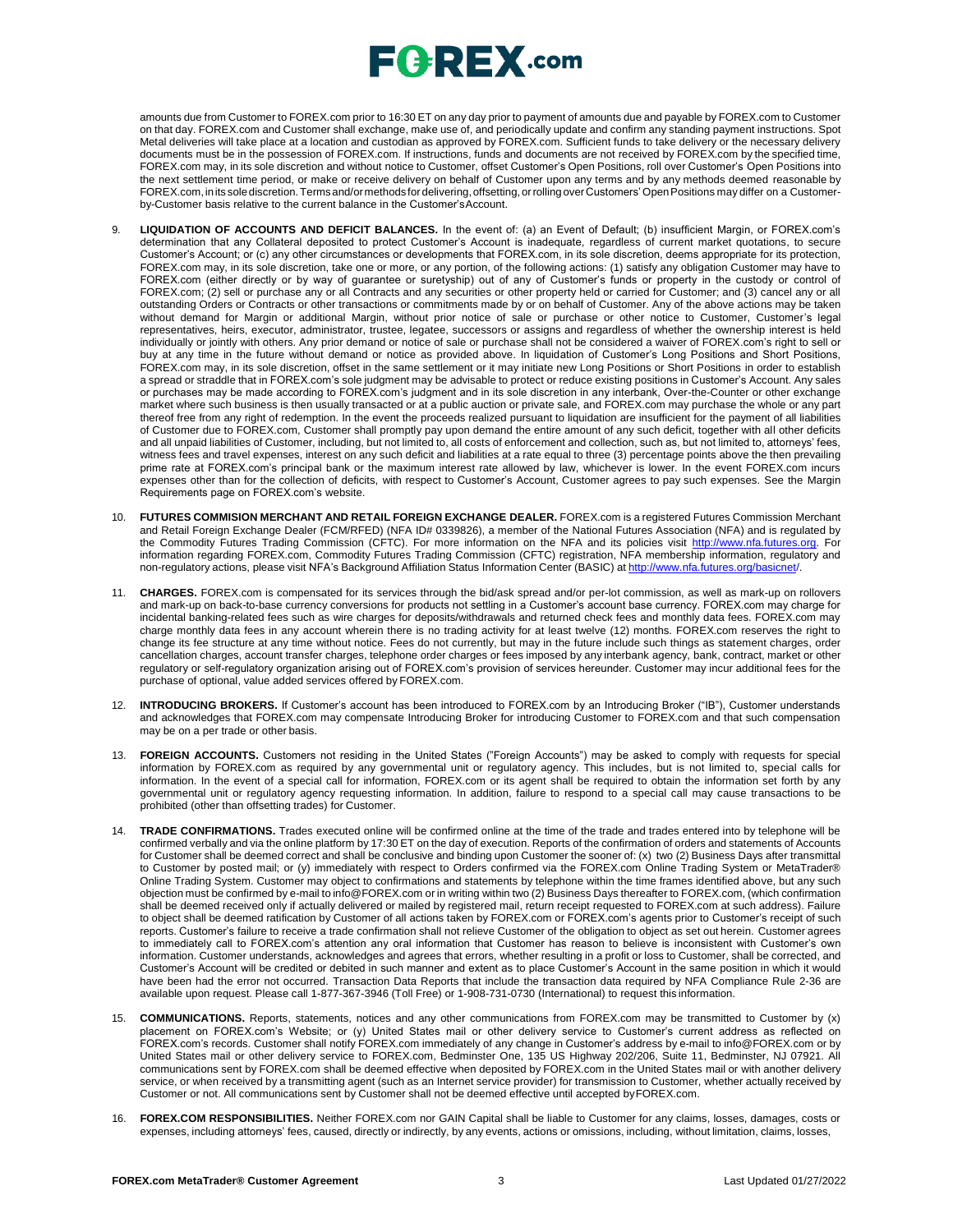# $E$ **G**  $R$ **EX** .com

damages, costs or expenses, including attorneys' fees, resulting from civil unrest, war, insurrection, international intervention, governmental action (including, without limitation, exchange controls, forfeitures, nationalizations, devaluations), natural disasters, acts of God, market conditions, inability to communicate with any relevant person or any delay, disruption, failure or malfunction of any transmission or communication system or computer facility, whether belonging to FOREX.com, GAIN Capital, Customer, any market, or any settlement or clearingsystem.

- 17. **INTELLECTUAL PROPERTY AND CONFIDENTIALITY.** All copyright, trademark, trade secret and other intellectual property rights in the FOREX.com Online Trading System or MetaTrader® Online Trading System ("Trading System") shall remain at all times the sole and exclusive property of FOREX.com and/or its 3<sup>rd</sup> party service providers and Customers shall have no right or interest in the Trading System(s) except for the right to access and use the Trading System(s) as specified herein. Customer acknowledges that the Trading System(s) are confidential and have been developed through the expenditure of substantial skill, time, effort and money. The Customer will protect the confidentiality of FOREX.com and/or its 3<sup>rd</sup> party service providers by allowing access to the Trading System(s) only by its employees and agents on a need to access basis. Customer will not publish, distribute, or otherwise make information available to third parties any information derived from or relating to the Trading System(s). Customer will not copy, modify, de-compile, reverse engineer, and make derivative works of the Trading System(s) or in the manner in which it operates.
- 18. **INDEMNIFICATION.** Customer agrees to indemnify and hold FOREX.com, its affiliates, employees, agents, successors and assigns harmless from and against any and all liabilities, claims, losses, damages, costs and expenses, including attorneys' fees, incurred by FOREX.com arising out of: (i) Customer's failure to fully and timely perform its obligations hereunder; and (ii) any of Customer's representations and warranties made that may at any time be untrue or incorrect .and (iii) any failure or omission by MetaQuotes Software Corporation in providing to customers via GAIN the MetaTrader® Online Trading System. Customer also agrees to pay promptly to FOREX.com any and all claims, losses, damages, costs and expenses, including attorneys' fees, incurred by FOREX.com in the enforcement of any of the provisions of this Agreement, any Contracts and other transactions hereunder, and any other agreements between FOREX.com and Customer and the collection of any amounts due hereunder and there under.
- 19. **DISCLOSURE OF CUSTOMER INFORMATION.** FOREX.com will not share or sell information regarding its customers and/or prospective customers, except to its employees, agents, partners, and associates as required in the ordinary course of FOREX.com's business conducted on behalf of customers, including, but not limited to, FOREX.com's banking or credit relationships in accordance with FOREX.com's privacy policy. FOREX.com may also disclose to federal or state regulatory agencies and law enforcement authorities' information regarding Customer and Customer's transactions in response to a request for such information or in response to a court order or subpoena. To read FOREX.com's entire privacy policy, please visit: [www.forex.com/en-us/terms-and-policies/privacy-policy/](http://www.forex.com/en-us/terms-and-policies/privacy-policy/)
- 20. **JOINT ACCOUNTS AND/OR TRUST ACCOUNTS.** If more than one natural person executes this Agreement as Customer, all such natural persons agree to be jointly and severally liable for the obligations assumed in this Agreement. If this Agreement is executed by a trust, unincorporated association, partnership, custodian or other fiduciary, such Customer hereby agrees to indemnify, defend, save and hold free and harmless FOREX.com for any liabilities, claims, losses, damages costs and expenses, including attorneys' fees, resulting directly or indirectly from breach of any fiduciary or similar duty or obligation or any allegation thereof, including attorneys' fees.
- 21. **AMENDMENTS.** Customer understands, acknowledges and agrees that FOREX.com may amend or change this Agreement at any time. FOREX.com will provide notice to Customer of any such amendment or change by posting the amendment or change to the Website or by sending an e-mail message to Customer. Customer agrees to be bound by the terms of such amendment or change on the earlier of: (x) ten (10) days after FOREX.com has posted notice of such amendment or change to the Forex.com Website; or (y) on the date of the entry of any Order other than a Liquidating Order. In the event that Customer objects to any such change or amendment, Customer agrees to liquidate Customer's Open Positions and instruct FOREX.com regarding the disposition of all assets in Customer's Account within ten (10) Business Days after notice of the amendment or change has been posted to the Forex.com Website. No waiver or amendment of this Agreement may be implied from any course of dealing between the parties or from any failure by FOREX.com or its agents to assert its rights under this Agreement on any occasion or series of occasions. No oral agreements or instructions to the contrary shall be recognized or enforceable.
- 22. **TERMINATION.** This Agreement shall continue and be in effect until termination by Customer or FOREX.com. Customer may terminate this Agreement if: (i) Customer has no open Foreign Currency positions and no liabilities held by or owed to FOREX.com; (excluding any deficit balance in Customer Account being Company will not allow any Customer Account to reach a deficit balance); and (ii) Customer has provided three (3) days' written notice to FOREX.com by e-mail to [info@FOREX.com](mailto:info@fxadvantage.com) or by United States mail or other delivery service to FOREX.com.; and (iii) FOREX.com has accepted the notice as provided in Section 15 hereof. FOREX.com may, in its sole discretion, terminate this Agreement at any time, effective as of the close of business on the day notice is sent to Customer. Termination by either party shall not affect any Contracts or other transactions previously entered into and shall not relieve either party of any obligations set out in this Agreement, nor shall it relieve Customer of any obligations arising out of any deficit balance.
- 23. **ENTIRE AGREEMENT.** This Agreement together with the Customer Account Application embodies the entire agreement between FOREX.com and the Customer, superseding any and all prior written and oral agreements.
- 24. **RECORDINGS.** Customer acknowledges and agrees that any and all conversations between Customer and FOREX.com principals, agents, employees or associates, including the FOREX.com Trading Desk and customer service and operations desks may, at the option and in the sole discretion of FOREX.com, be recorded electronically with or without the use of an automatic tone warning device. Customer further agrees to the use of such recordings and transcripts thereof as evidence by either party in connection with any dispute or preceding that may arise involving Customer or FOREX.com.
- 25. **BINDING EFFECT.** This Agreement shall be continuous and shall cover, individually and collectively, all Accounts of Customer at any time opened or reopened with FOREX.com, irrespective of any change or changes at any time in the personnel of FOREX.com or its successors, assigns, or affiliates. This Agreement, including all authorizations, shall inure to the benefit of FOREX.com and its successors and assigns, whether by merger, consolidation, or otherwise and shall be binding upon Customer and/or the personal representatives, heirs, executor, administrator, trustee, legatees, legal representative, successors and assigns of Customer.
- LAW AND JURISDICTION; SEVERABILITY. This Agreement is governed by, and shall be construed in accordance with the laws of the State of New York, United States of America without giving effect to any conflict of laws doctrine that would interfere with or prevent the application of this provision. With respect to any suit, action or proceeding ("Proceeding") relating to this Agreement, Customer irrevocably (i) submits to the exclusive jurisdiction of the State and federal courts located in the Borough of Manhattan, State of New York; (ii) agrees to service of process in any legal proceeding by sending copies thereof by registered or certified mail, if practicable (postage prepaid) to the other party at the address set forth in this Agreement or updated as provided in Paragraph 15 hereof (where service of process is being made by FOREX.com); (iii) waives any objection which it may have at any time to the laying of venue of any Proceeding brought in any such court, waives any claim that such Proceeding have been brought in an inconvenient forum; (iv) agrees that any Proceeding shall be commenced within one (1) year after the cause of any such Proceeding shall have arisen; and (v) further waives the right to object, with respect to such Proceeding, that such court does not have jurisdiction over such party. Alternatively, at the option of either FOREX.com or Customer, any proceeding hereunder may be submitted for arbitration before the American Arbitration Association at Association's New York or New Jersey Office. The arbitration shall be conducted according to the rules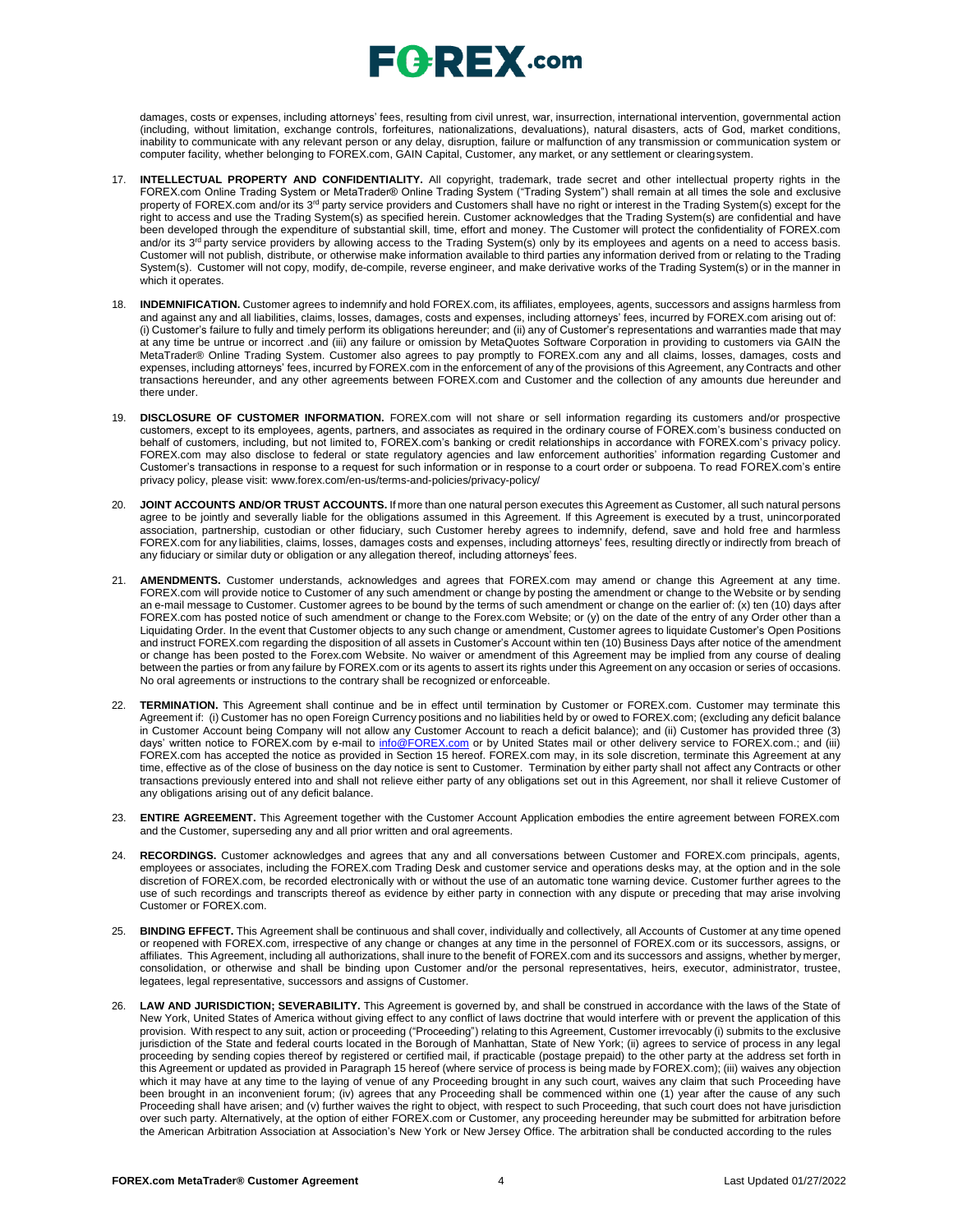

then in effect of the American Arbitration Association. Any award of the arbitrator(s) will be final and binding. If any clause of this Agreement is determined void or invalid by a court of competent jurisdiction, the remainder of the Agreement shall remain in full force and effect.

- 27. **ACCEPTANCE.** This Agreement shall not be deemed to be accepted by FOREX.com or become a binding contract between Customer and FOREX.com until the signed Customer Account Application has been received and approved by FOREX.com. In the event that there are any unauthorized alterations or deletions to this Agreement or related documents such alteration and deletions shall not be binding on FOREX.com and said original forms shall govern Account.
- 28. **RELATIONSHIP WITH GAIN CAPITAL**. FOREX.com operates as a division of GAIN Capital Group, LLC. FOREX.com utilizes GAIN Capital Group's trading systems, infrastructure, technology, operations and personnel to facilitate Customer trading. GAIN Capital Group, LLC is a registered Futures Commission Merchant and Retail Foreign Exchange Dealer (FCM/RFED) and a member of the National Futures Association (NFA ID # 0339826).
- 29. **AUTHORIZATION TO TRANSFER FUNDS.** Customer hereby agrees that FOREX.com may at any time and from time to time, in the sole discretion of FOREX.com, apply and transfer from any of Customer's Accounts with FOREX.com to any of Customer's other accounts, whether held at FOREX.com or other approved financial institutions, any of the Contracts, currencies, securities or other property of Customer held either individually or jointly with others to another account.
- 30. **SPOT METALS.** Spot Metal contracts are not subject to regulation by the U.S. Commodity Futures Trading Commission and National Futures Association under the Commodity Exchange Act.

### **Consent to Electronic Transmission of Account Statements**

Customer hereby consents to receive account statements (monthly and daily statements) online. FOREX.com will provide Customer with passwordprotected access to online reports. Customer will be able to generate daily, monthly and annual account statements detailing transaction activity, profit and loss statements, open positions, margin balances, account credits and debits, etc. Statements are deemed received when made available to Customer by FOREX.com, regardless of whether Customer actually accessed the statement. Customer is responsible for alerting FOREX.com to any change in their e-mail address. This consent shall be effective until revoked by Customer in writing and received by FOREX.com according to paragraph 15 of this Customer Agreement.

### **Agreement to Use Collateral**

Customer authorizes FOREX.com to sell, pledge, rehypothecate, assign, invest, commingle and otherwise use any Collateral held by FOREX.com, including, but not limited to, using the Contracts as collateral for a loan to FOREX.com, and, further dealing with the Collateral, as provided in the Customer Agreement (including, but not limited to Paragraph 6 thereof). Where Customer's Account consists of more than one Account, this authorization shall apply to all of Customer's Accounts with FOREX.com. This Agreement to Use Collateral shall remain in effect so long as Customer's Account with FOREX.com remains open or Customer has any obligations of any kind to FOREX.com, under the CustomerAgreement.

## **Social Security / Tax ID Certification**

Customer hereby certifies, under penalty of perjury, that (1) the number provided on the Customer Application is Customer's correct Social Security or Taxpayer Identification Number and (2) the ownership, or beneficiary, of Customer's Account is not subject to backup withholding under Section 3406(a)(1)(C) of the Internal Revenue Code.

### **eSignal Disclaimer of Warranty**

If Customer should choose to utilize eSignal's Forex Charts, eSignal hereby expressly disclaims all warranties of every kind, express and/or implied, as to the licensed products (including the information, data and software contained therein), the results obtained by their use, as to the performance thereof and every other matter, including, but not limited to, warranties of merchantability and fitness for a particular purpose. eSignal and its third party suppliers do not guarantee the adequacy, accuracy, timeliness or completeness of the licensed products or any component thereof. eSignal and its third party suppliers shall not be subject to any damages or liability for any errors, omissions or delays therein. The licensed products and all components thereof are provided on an "as is" basis.

### **TradingView Disclaimer of Warranty**

If Customer should choose to utilize TradingView's charts, trading interface, news, analysis, website etc. (collectively, "TradingView Products"), TradingView and FOREX.com hereby expressly disclaim all warranties of every kind, express and/or implied, as to the licensed products (including the information, data and software contained therein), the results obtained by their use, as to the performance thereof and every other matter, including, but not limited to, warranties of merchantability and fitness for a particular purpose. TradingView cannot and does not represent or guarantee that any of the information available on TradingView Products is accurate, reliable, current, complete or appropriate for your needs. Various information available through TradingView Products or on TradingView may be specially obtained by TradingView from professional businesses or organizations, such as exchanges, news providers, market data providers, and other content providers who are believed to be sources of reliable information. Nevertheless, due to various factors — including the inherent possibility of human and mechanical error — the accuracy, completeness, timeliness, results obtained from use, and correct sequencing of information available through the TradingView Products and website are not and cannot be guaranteed by TradingView or FOREX.com. FOREX.com, TradingView and its third party suppliers shall not be subject to any damages or liability for any errors, omissions or delays therein. The licensed products and all components thereof are provided on an "as is" basis.

## **Expert Advisor and MetaTrader® Hosting Disclaimer of Warranty**

If you should choose to utilize Expert Advisor and MetaTrader® Hosting, a hosting environment allowing for real-time access to your FOREX.com Trading Account, FOREX.com and its third party suppliers make no warranties or representations of any kind, whether express or implied for the service it is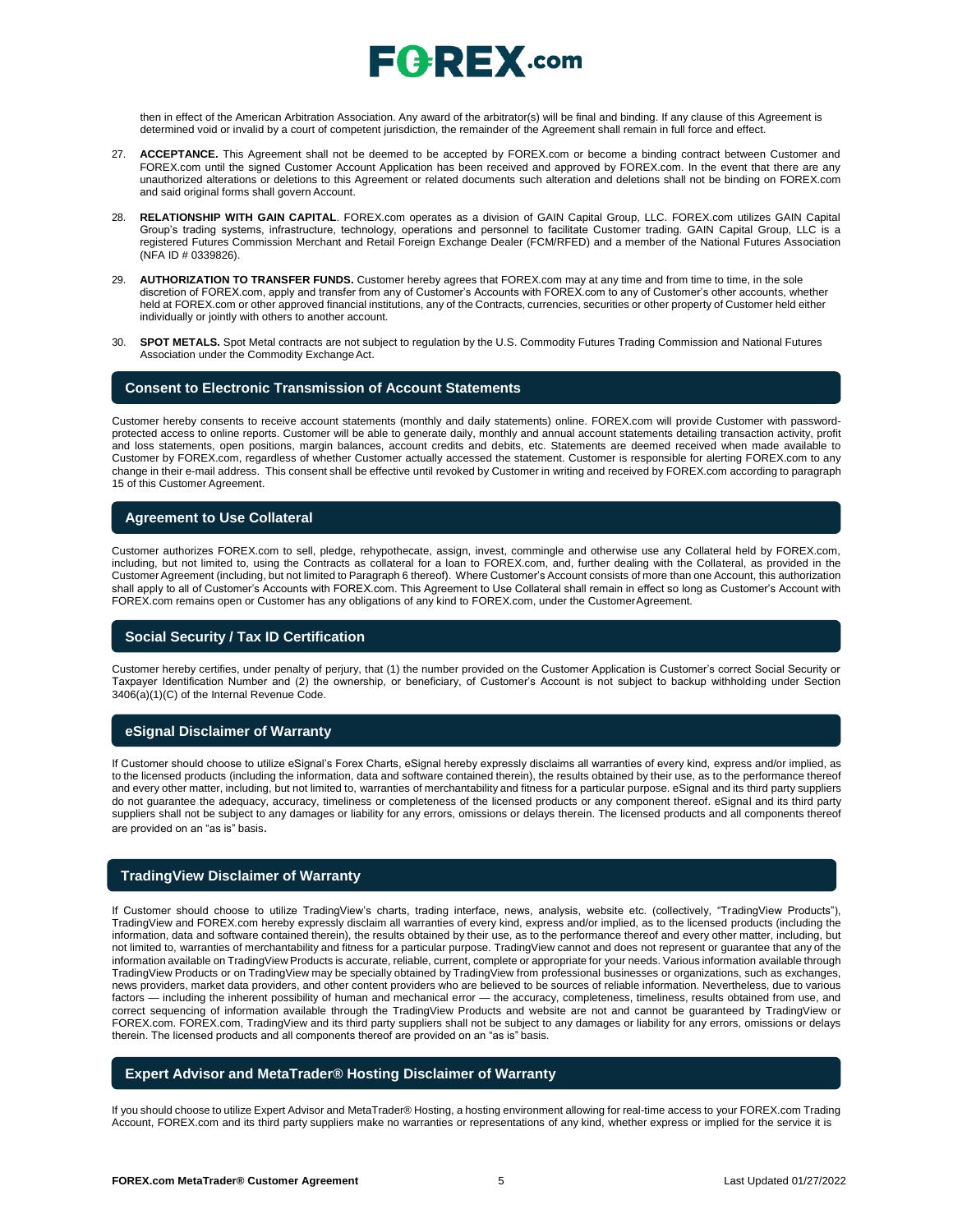

providing. FOREX.com and its third party suppliers also disclaims any warranty of merchantability or fitness for any particular purpose and will not be responsible for any damages that may be suffered by you, including loss of funds, data, non-deliveries or service interruptions by any cause or errors or omissions by you. Your use of any information obtained by way of Expert Advisor Hosting used in conjunction with MetaTrader® Hosting is at your own risk, and FOREX.com and its third party suppliers specifically denies any responsibility for the accuracy or quality of information obtained through its services. Connection speed represents the speed of an end-to-end connection. FOREX.com and its third party suppliers do not represent guarantees of speed or availability of end-to-end connections. FOREX.com and its third party suppliers shall not be subject to any damages or liability for any errors, omissions or delays therein including unavailability. The licensed products and all components thereof are provided on an "as is" basis and are separate and distinct from the services providing under this Agreement.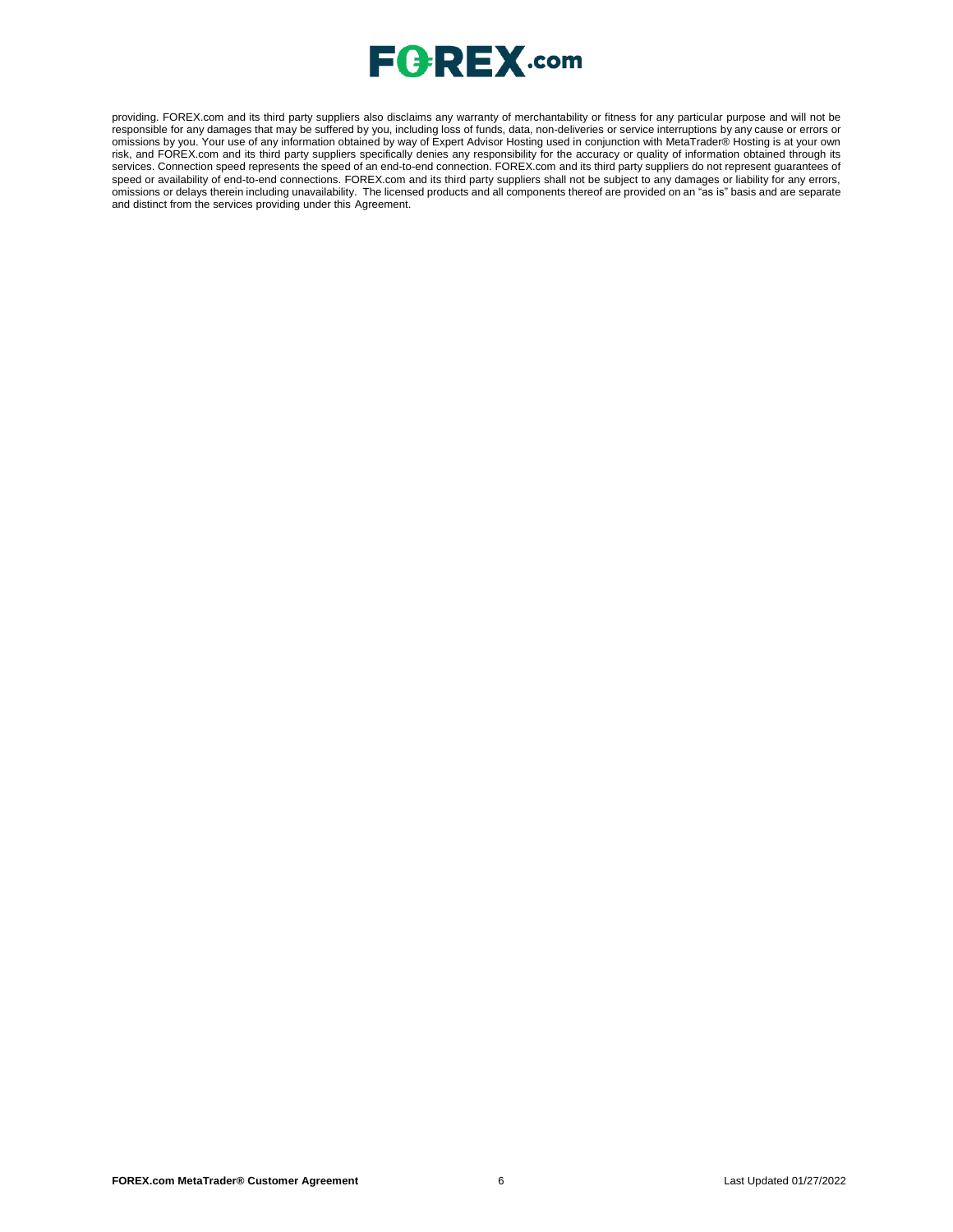

## **Risk Disclosure Statement**

In consideration of FOREX.com agreeing to enter into Over-the-Counter ("OTC") Foreign Exchange Contracts with the undersigned (hereinafter referred to as the "Customer"), Customer acknowledges, understands and agrees that:

- **1. Trading Is Very Speculative and Risky**. Foreign Exchange Trading and Spot Metal Trading is highly speculative and is suitable only for those customers who (a) understand and are willing to assume the economic, legal and other risks involved, and (b) are financially able to assume losses significantly in excess of Margin or deposits. Foreign Exchange and Spot Metal Trading may not be an appropriate investment for retirement funds. Customer represents, warrants and agrees that Customer understands these risks; that Customer is willing and able, financially and otherwise, to assume the risks of Foreign Exchange Trading and Spot Metal Trading and that loss of Customer's entire Account Balance will not change Customer's life style.
- **2. High Leverage And Low Margin Can Lead To Quick Losses**. The high leverage and low Margin associated with Foreign Exchange Trading and Spot Metal Trading can result in significant losses due to price changes in Foreign Exchange Contracts, Cross Currency Contracts and Metal Contracts. Customers must maintain the Minimum Margin Requirement on their Open Positions at all times. It is the customer's responsibility to monitor his/her Account Balance. FOREX.com has the right to liquidate any or all Open Positions whenever the Minimum Margin Requirement is not maintained. Increasing leverage increases risk.
- **3. Prices, Margin And Valuations Are Set By FOREX.com And May Be Different From Prices Reported Elsewhere**. FOREX.com will provide prices to be used in trading, valuation of Customer positions and determination of Margin requirements. Although FOREX.com expects that these prices will be reasonably related to prices available in the interbank market, prices reported by FOREX.com may vary from prices available to banks and other participants in what is known as the interbank market. FOREX.com will exercise considerable discretion in setting and collecting Margin. FOREX.com is authorized to convert funds in Customer's Account for Margin into and from such Foreign Currency and Metal at a rate of exchange determined by FOREX.com in its sole discretion on the basis of then-prevailing money marketrates.
- **4. One Click Trading And Immediate Execution**. FOREX.com's automated order entry system provides immediate transmission of Customer's order once Customer enters the notional amount and clicks "Buy/Sell." There is no "second look" before transmission, and Market Orders cannot be cancelled. This feature may be different from other trading systems. Although not required, we recommend a Customer utilize the Demo Trading System to become familiar with the order entry process before trading online with FOREX.com. Customer agrees that by using FOREX.com's order-entry system, Customer agrees to the one-click system and accepts the risk of this immediate transmission feature.
- **5. Telephone Orders And Immediate Execution.** Market Orders executed through the FOREX.com Trading Desk are completed when FOREX.com says "deal" or "done." At that point Customer has bought or sold and cannot cancel the Market Order. By placing Market Orders through the FOREX.com Trading Desk, Customer agrees to such immediate execution and accepts the risk of this immediate executionfeature.
- 6. Market Recommendations Are Informational, Customer Makes Independent Decisions, And FOREX.com Is Not An Adviser Or A Fiduciary **To Customer.** The market recommendations provided by FOREX.com do not constitute an offer to buy or sell, or the solicitation of an offer to buy or sell, any Foreign Exchange Contracts, Cross Currency Contracts or Metal Contracts. Each decision by Customer to enter into a Contract or other transaction with FOREX.com and each decision whether a Contract or other transaction is appropriate or proper for Customer is an independent decision by Customer. FOREX.com is not acting as an advisor or serving as a fiduciary to Customer. Customer agrees that FOREX.com has no fiduciary duty to Customer and no liability in connection with and is not responsible for any liabilities, claims, damages, costs and expenses, including attorneys' fees, incurred in connection with Customer following FOREX.com's trading recommendations or taking or not taking any action based upon any recommendation or information provided by FOREX.com.
- **7. Recommendations Are Based On Personal Judgments And Are Not Guaranteed**. The market recommendations of FOREX.com are based solely on the judgment of FOREX.com's personnel. These market recommendations may or may not be consistent with the market positions or intentions of FOREX.com, its affiliates and employees. The market recommendations of FOREX.com are based upon information believed to be reliable, but FOREX.com cannot and does not guarantee the accuracy or completeness thereof or represent that following such recommendations will reduce or eliminate the risk inherent in Foreign Exchange and Spot MetalTrading.
- **8. There is no Central Market or Clearinghouse Guarantee of Payment.** Each Contract is a contract directly between FOREX.com and the Customer. There is no clearinghouse and no guarantee by any other party of FOREX.com's payment obligations to the customer. Customer must look only to FOREX.com for performance on all Contracts in Customer's Account and for return of any Margin orCollateral.
- **9. No Guarantees Of Profit**. There are no guarantees of profit or freedom from loss in Foreign Exchange Trading and Spot Metal Trading. Customer has received no such guarantees from FOREX.com or from any of its representatives. Customer is aware of the risks inherent in Foreign Exchange Trading and is financially able to bear such risks and withstand any losses incurred.
- **10. Customer May Not Be Able To Close Open Positions**. Due to market conditions or other circumstances FOREX.com may be unable to close out Customer's position at the level specified by Customer, and Customer agrees FOREX.com will bear no liability for failure to do so.
- **11. Trading Ahead And Along**. FOREX.com its personnel and affiliates and various other parties may execute orders at the same or better prices ahead of a Customer Order.
- **12. Third Party Agents**. In the event that Customer grants trading authority or control over Customer's Account to a third party (the "Trading Agent"), whether on a discretionary or non-discretionary basis, FOREX.com shall in no way be responsible for reviewing Customer's choice of such Trading Agent or for making any recommendations with respect thereto. FOREX.com makes no representations or warranties concerning any Trading Agent; FOREX.com shall not be responsible for any loss to Customer occasioned by the actions of the Trading Agent; and FOREX.com does not, by implication or otherwise, endorse or approve of the operating methods of the Trading Agent. If Customer gives the Trading Agent authority to exercise any of its rights over its Account, Customer does so at Customer's risk. Even though the undersigned grants authority to Trading Agent, client should be diligent and closely scrutinize all account activity. FOREX.com provides online Account access to view the status of their Account(s), whereby Client may view their Account Value and Account Activity.
- **13. Internet Trading**. Since FOREX.com does not control signal power, its reception or routing via Internet, configuration of Customer's equipment or reliability of its connection, FOREX.com shall not be liable for any claims, losses, damages, costs or expenses, including attorneys' fees, caused, directly or indirectly, by any breakdown or failure of any transmission or communication system or computer facility or trading software, whether belonging to FOREX.com, Customer, any market, or any settlement or clearing system when Customer trades online (viaInternet).
- **14. Telephone Orders**. FOREX.com is not responsible for disruption, failure or malfunction of telephonelines.
- **15. Quoting Errors**. Should a quoting error occur due to a mistype of a quote or a misquote given by telephone and/or electronic means (including responses to Customer requests), FOREX.com is not liable for any resulting errors in Account Balances and reserves the right to make necessary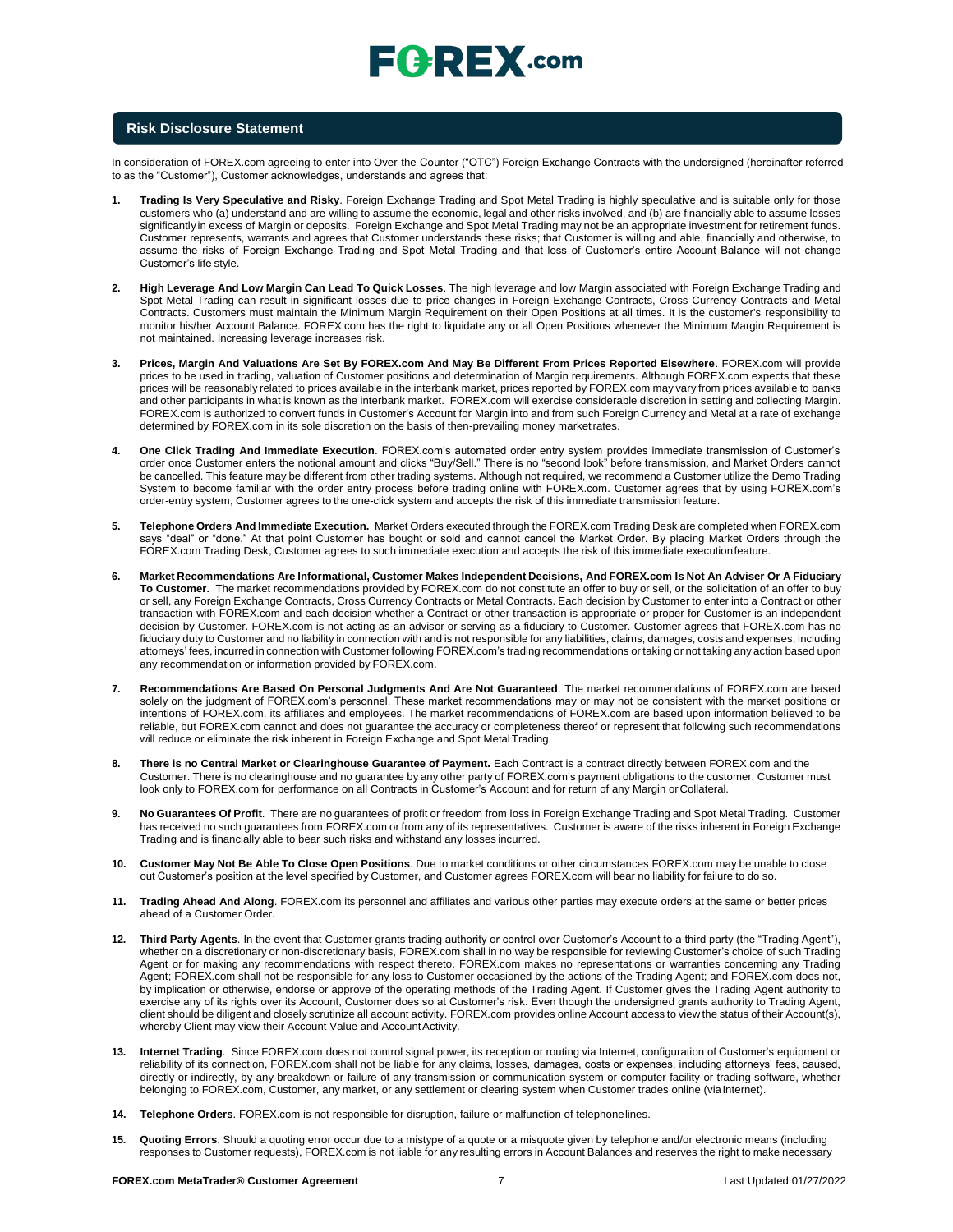

corrections or adjustments on the Account involved. Any dispute arising from such quoting errors will be resolved on the basis of the fair market value, as determined by FOREX.com, in its sole discretion, of the relevant Currency at the time such an error occurred. In cases where the prevailing market represents prices different from the prices FOREX.com has posted on our screen, FOREX.com will attempt, on a best efforts basis, to execute trades on or close to the prevailing market prices. These prevailing market prices will be the prices, which are ultimately reflected on the Customer Statements. This may or may not adversely affect customer realized and unrealized gains andlosses.

**16. Creditor Priority in Bankruptcy**. The transactions you are entering into with FOREX.com are not traded on an exchange. Therefore, under the U.S. Bankruptcy Code, your funds may not receive the same protections as funds used to margin or guarantee exchange-traded futures and options contracts, which receive a priority in bankruptcy. Since that same priority has not been given to funds used for off-exchange forex trading and spot metal trading, if FOREX.com becomes insolvent and you have a claim for amounts deposited or profits earned on transactions with FOREX.com, your claim may not receive a priority. Without a priority, you are a general creditor and your claim will be paid, along with the claims of other general creditors, from any monies still available after priority claims are paid. Even customer funds that Company keeps separate from its own operating funds may not be safe from the claims of other general and priority creditors.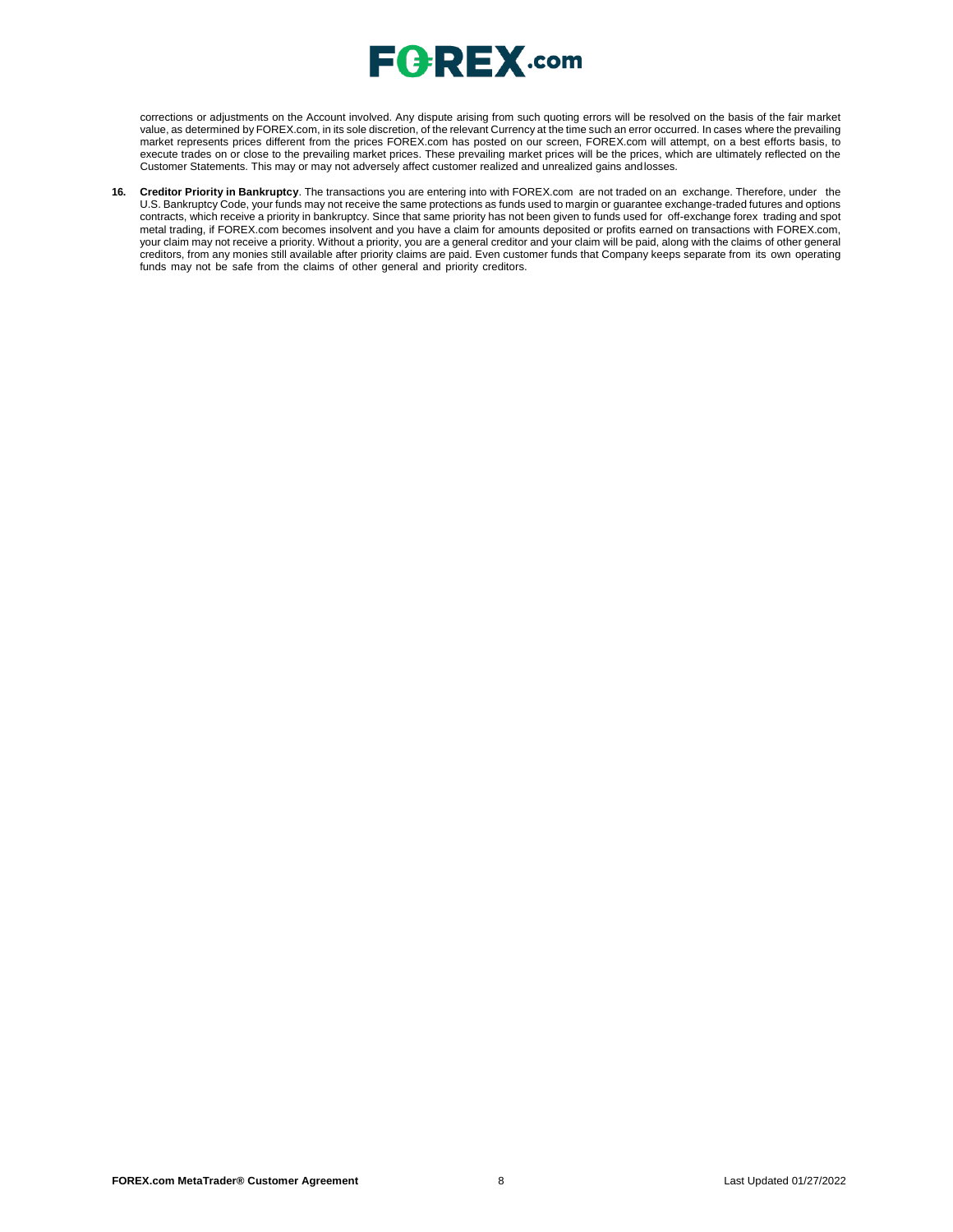# **FGREX.com**

### **Trading Policies And Procedures**

- 1. **INTRODUCTION.** FOREX.com's Trading Policies and Procedures are an integral part of your Customer Agreement. It is your responsibility as Customer to carefully read these Trading Policies and Procedures and to inform FOREX.com of any questions or objections that you may have regarding them before entering each and every trading Order. In entering your trading Orders with FOREX.com, you agree, represent, warrant and certify that you understand and accept these Trading Policies and Procedures, as they are set forth here and as may be amended from time to time by FOREX.com as posted to FOREX.com's website, in its sole discretion, and you agree to comply with these Trading Policies and Procedures as currently in effect at any time. Terms capitalized in these Trading Policies and Procedures are defined in the Glossary as found o[n](http://www.forex.com/en-us/education/glossary/) **[www.forex.com/en-us/education/glossary/](http://www.forex.com/en-us/education/glossary/)**.
- 2. **TRADING HOURS.** All references to FOREX.com hours of trading are in U.S. Eastern Time ("ET") using a 24-hour format. FOREX.com normally provides access for Foreign Exchange Trading and Spot Metal Trading on the Website from 17:00 ET on Sunday to 17:00 ET on Friday, but FOREX.com reserves the right to suspend or modify its trading hours at any time and on such an event will inform clients in advance on a best efforts basis of any changes in its operating hours. Trading hours by contract type may vary. OTC Foreign Currency and metal markets operate 24 hours a day. Following submission of an Order to trade, it is the sole responsibility of Customer to remain available for Order and Fill confirmations, and other communications regarding Customer's FOREX.com Account until all open Orders are completed. Thereafter, Customer must monitor Customer's Account frequently when Customer has Open Positions in theAccount.

#### **3. TRADE ORDERS**

- 3.1. **Order Entry.** All Orders must be placed through the FOREX.com Online Trading System or MetaTrader® Online Trading System or by telephone to the FOREX.com Trading Desk. Telephone orders are accepted in the sole discretion ofFOREX.com.
- 3.2. **Types of Orders Accepted.** Some of the types of Orders FOREX.com accepts include, but are not limitedto:
	- a) *Day Only Order --* An order (other than a Market Order) that is effective until 17:00 ET on the day that it was requested.
	- b) *Good till Canceled Order* **("GTC")** -- An Order (other than a Market Order), that by its terms is effective until filled or canceled by Customer. GTC orders do *not* automatically cancel at the end of the Business Day.
	- c) *Limit Order --* An Order (other than a Market Order) to buy or sell the identified Currency or spot metal, or pair of Currencies or metals pair, at a specified Foreign Exchange Rate or metal at a specified spot rate. Limit orders are executed at the order rate or better. Sell limit orders are filled when the bid reaches the requested rate; limit orders to buy are filled on theoffer.
	- d) *Market Order --* An Order to buy or sell the identified Currency or spot metal, or pairs of Currencies or metals pair, at the current market Foreign Exchange Rate or metal at the current market rate. An Order to buy is executed at the Ask Price, and an Order to sell is executed at the Bid Price. Market orders are executed at the best available price at the time the order is received.
	- e) *One Cancels the Other Order* **("OCO")** -- An order that is linked to another order. If one of the orders is executed, the other will be automatically cancelled.
	- f) *Stop/Loss Order --* An order to buy or sell at a specified Foreign Exchange Rate or spot metal rate away from the current market for the purpose of liquidating an Open Position during market conditions in which there has been an adverse movement in Foreign Exchange Rates or spot metal rates. Stop orders become market orders when a predefined order rate is reached. Stop orders are executed at the best available price, depending on available liquidity. Buy Stop orders are filled on the offer price and Sell Stop orders are filled at the bid price.

#### **3.3. One Click Order Entry/One Click Execution of Market Orders.**

- 3.3.1. *Electronic Order entry for Market Orders equals Order execution***.** To enter an online Order, Customer must access the deal entry screen, enter the notional amount, *i.e.*, the size of the trade, and select the Eligible Foreign Currencies, Cross Currency Pairs or metal rates. When prepared to trade, Customer must then click on "BUY/SELL". The Order is filled shortly after the Customer hits "BUY/SELL", if the Customer has sufficient funds in his or her Account and a "deal failed" message is not received. Deals may fail for several reasons including changing dealer prices, insufficient margin, unspecified lot size or unanticipated technical difficulties.
- 3.3.2. *Immediate Execution of Market Orders Through the FOREX.com Trading Desk.* Market Orders executed over the telephone with the FOREX.com Trading Desk are completed when FOREX.com says "deal" or "done." At that point Customer has bought or sold and cannot cancel the Market Order. Customer agrees by placing Market Orders through the FOREX.com Trading Desk to such immediate execution and accepts the risk of this immediate execution feature.
- 3.3.3. **Order Cancellation.** Non-market Orders may be cancelled via the FOREX.com Online Trading System or MetaTrader® Online Trading System. Rapid changes in Bid Prices and Ask Prices, however, may cause Customer's Order to be executed before Customer can cancel it and FOREX.com shall have no liability for any claims, losses, damages, costs or expenses, including attorneys' fees, arising directly or indirectly out of the failure of such Order to be cancelled. Customer may contact FOREX.com by telephone if facing difficulty with order cancellation.
- 3.4. **Capacity.** FOREX.com operates as a division of GAIN Capital Group, LLC. GAIN Capital Group, LLC is a registered Futures Commission Merchant and Retail Foreign Exchange Dealer (FCM/RFED) and a member of the National Futures Association (NFA ID# 0339826).
- 3.5. **Terms of Acceptance for Orders**. It is Customer's sole responsibility to clearly indicate the terms of an Order when entered, whether Market Order, Limit Order, Stop/Loss Order, Day-Only Order, OCO Order or GTC Order, including the Order's Value Date and specified Spot Rate limits, where applicable. Although a Spot Rate is specified upon entry of Stop/Loss Orders, Limit Orders and other non-market Orders, market conditions may often prevent the execution of an individual Customer's non-market Orders despite other dealing activity at that price level, or may often require non-market Orders to be Filled at a substantially different Spot Rate, and Customer agrees to accept the best rate which FOREX.com, in its discretion, may assign to the Fill. Customer acknowledges that FOREX.com shall accept all nonmarket Orders only on a best-efforts basis. FOREX.com shall have no liability for failure to Fill Orders, and makes no guarantee of an Order's priority over the Orders of FOREX.com, its other customers, associated principals, officers, directors, affiliates, associates, employees, banks, bank employees or other dealers. FOREX.com shall have the right, but not the obligation, to reject any Order in whole or in part before or after confirmation, or to cancel and rescind any Fill, where Customer's Account contains Margin that is insufficient TO SUPPORT THE ENTIRE ORDER at the time that market levels reach the order levels as specified by the client, or where, in the opinion and sole discretion of FOREX.com, the execution of such Order may place Customer's Account in an insufficient Margin condition, or where such Order or Fill is illegal or otherwise improper.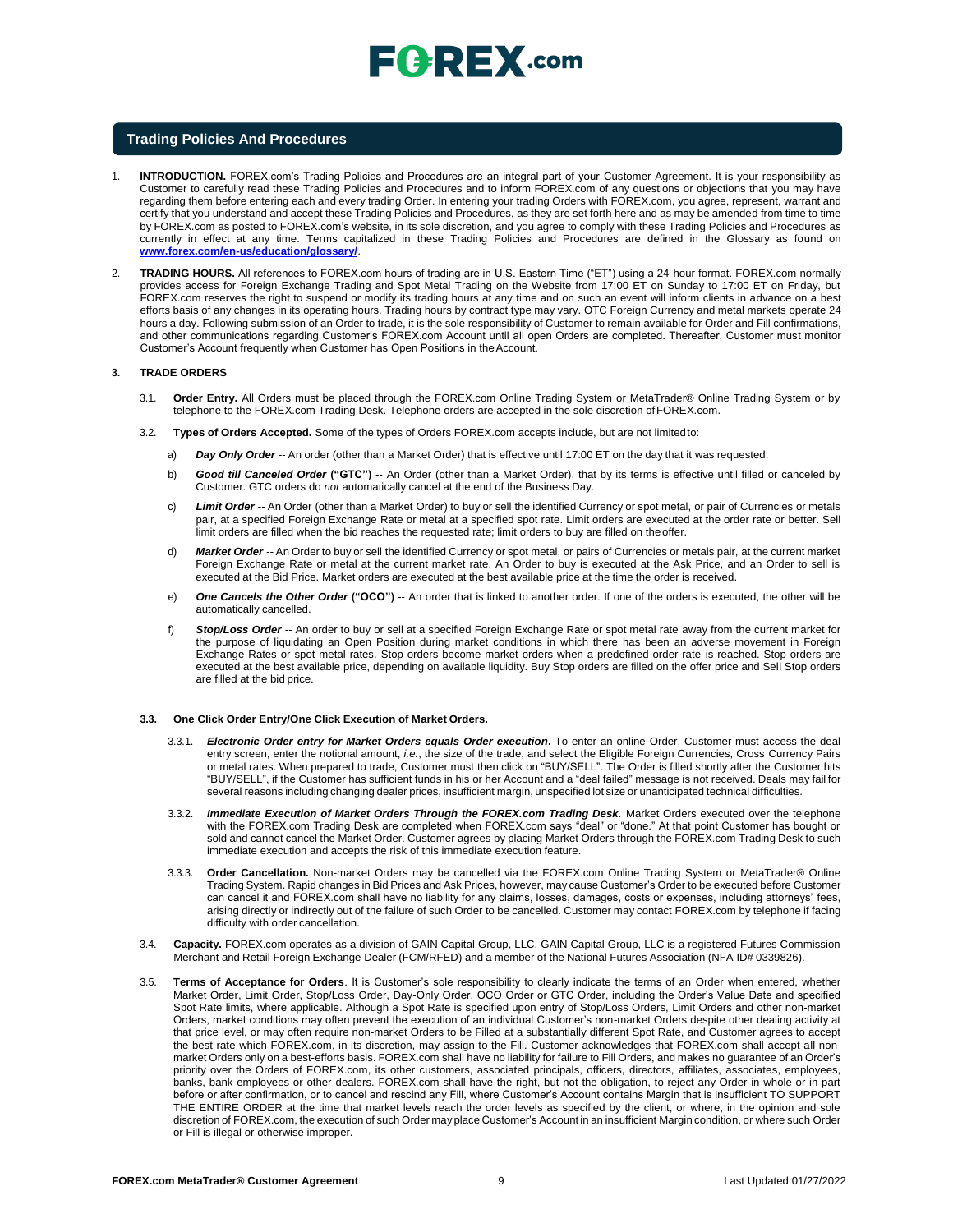

3.6. **Confirmation of Fills.** Trades executed online will be confirmed online in the Activity Log, Deal Blotter, on the Execution Screen, and elsewhere within the platform. The Position Management Screen is updated online as each trade is executed. Telephone orders are verbally confirmed and confirmed online in the Deal Blotter and Position Management Screen by 17:30 ET on the day the order is placed. Reports of the confirmation of orders and statements of Accounts for Customer shall be deemed correct and shall be conclusive and binding upon Customer the sooner of: (x) two (2) Business Days after transmittal to Customer by posted mail; or (y) immediately with respect to Orders confirmed via the FOREX.com Online Trading System. Customer may object to confirmations and statements by telephone within the time frames identified above, but any such objection must be confirmed by e-mail t[o info@forex.com o](mailto:info@forex.com)r in writing within two (2) Business Days thereafter to FOREX.com (which confirmation shall be deemed received only if actually delivered or mailed by registered mail, return receipt requested to FOREX.com at such address). Failure to object shall be deemed ratification by Customer of all actions taken by FOREX.com or FOREX.com's agents prior to Customer's receipt of such reports. Customer's failure to receive a trade confirmation shall not relieve Customer of the obligation to object as set out herein. Customer agrees to immediately call to FOREX.com's attention any oral information that Customer has reason to believe is inconsistent with Customer's own information. Customer understands, acknowledges and agrees that errors, whether resulting in a profit or loss to Customer, shall be corrected, and Customer's Account will be credited or debited in such manner and extent as to place Customer's Account in the same position in which it would have been had the error not occurred.

FOREX.com reserves the right to be the final arbiter with respect to disputed Orders. In cases where the prevailing market represents prices different from the prices FOREX.com has posted on our screen, FOREX.com will attempt, on a best efforts basis, to execute trades on or close to the prevailing market prices. This may or may not adversely affect customer Realized and Unrealized Gains and Losses. Transaction Data Reports that include the transaction data required by NFA Compliance Rule 2-36 are available upon request. Please call 1-877-367- 3946 (Toll Free) or 1-908-731-0730 (International) to request this information.

#### **4. CUSTOMER ACCOUNTS; INITIAL DEPOSITS**

- 4.1. **Documents.** Before you can place an Order with FOREX.com, you must complete the Customer Account Application and read, complete and sign the Customer Agreement, including the Risk Disclosure Statement, Secondary Risk Disclosure Statement and these Trading Policies and Procedures and all applicable addenda. You must deposit sufficient funds in your Account, your Customer Account Application must be approved by FOREX.com, your deposited funds must have cleared the banking system. Also, FOREX.com must accept your Customer Account Application before FOREX.com will permit you to trade in your Account. You will be notified by e-mail when your Customer Account Application has been approved. If a Customer applies online, Customer will be permitted to trade only after FOREX.com has received a completed and signed Customer Account Application and Customer Agreement. FOREX.com may, in its sole discretion, initially accept a fax copy of the signed Customer Account Application and may permit one or more trades if Customer has deposited sufficient funds into the Account. In this case, FOREX.com must receive an original signed copy of the entire Customer Account Application and Customer within seven (7) days of completion of the online Customer Account Application. If FOREX.com does not receive the Customer Account Application and Customer Agreement with original signatures, FOREX.com reserves the right to liquidate any Open Positions in the Account and to close the Account.
- 4.2. **Currency for Rendering Accounts.** All initial deposits to Customer Accounts will be accepted only in U.S. Dollars, and, unless settlement and delivery of a Foreign Currency have taken place, all Account Balances will be computed and reported only in U.S. Dollars.
- 4.3. **Recognition of Deposits.** No deposit shall be recognized until the wire or check has been fully cleared and collected by FOREX.com's bank or depository institution. You will be notified via e-mail once your funds have been received by FOREX.com and are available for trading.
- 4.4. **Fees.** All banking fees shall be charged to Customer's Account at FOREX.com's discretion, including a \$25.00 FOREX.com fee, over and above any bank fees, for each returned check.
- 5. **MARGIN REQUIREMENTS**. Customer shall provide and maintain with FOREX.com margin in such amounts and in such form that FOREX.com, In it is sole discretion may require. FOREX com does not require Customers to pay the full price of Foreign Currencies or metal Customer may buy and sell. Instead, Customer is required to post the Required Margin to secure Customer's obligations to FOREX.com. Margin includes Required Margin for Open Positions, which is based on (i) the Opening Margin Requirement; (ii) the Minimum Margin Requirement; (iii) the market value of Open Positions; and (iv) any additional amount as FOREX.com, in its sole discretion, believes is prudent to require. Customer must maintain the Minimum Margin Requirement on their Open Positions at all times. FOREX.com has the right to liquidate any or all Open Positions whenever the Minimum Margin Requirement is not maintained, according to paragraph 6 hereof. Margin requirements are subject to change at any time in FOREX.com's sole discretion and without prior notice. No previous margin requirement shall preclude FOREX.com from increasing that requirement without prior notice. FOREX.com may, in its sole discretion, elect to impose on a disclosed on undisclosed basis limitations on the maximum number of Open Positions allowed at any time
- 6. **LIQUIDATION LEVEL**. Subject to all additional rights of FOREX.com under the Customer Agreement, in the event that, in the sole opinion of FOREX.com and in accordance with FOREX.com's reasonable best estimate of then prevailing obtainable market Spot Rates, and regardless of whether or not prior Margin Calls have been issued or met, if the Margin Balance should at any time equal or fall below the Minimum Margin Requirement for Customer's Account in the aggregate, FOREX.com will have the right but not the obligation to liquidate any part of or all Open Positions in Customer's Account. Clients are responsible for placing their own Stop Loss Orders to minimize losses. Any failure by FOREX.com to enforce its rights hereunder shall not be deemed a future waiver of such rights by FOREX.com. FOREX.com does not make margin calls in the ordinary course of business. FOREX.com maintains the right to liquidate Customer positions as described above. However, FOREX.com may from time to time and in its sole discretion, call Customer and request that Customer deposit additional Collateral to secure Customer's obligations to FOREX.com, over and above the balance in Customer's Account. Any call for additional margin without exercising the rights to liquidate Customer positions shall not be deemed precedent for future calls nor future waiver of such liquidation rights byFOREX.com.
- 7. **WITHDRAWALS.** Payments from a Customer Account require a withdrawal request form signed by all required account holders and submitted in writing to FOREX.com, or a withdrawal request submitted electronically pursuant to procedures established by FOREX.com from time to time and set forth on FOREX.com's website. The Withdrawal Request Form requires a minimum of two (2) Business Days from receipt of the withdrawal request for issuance of a check or wire transfer of funds.
- 8. **MARGIN CALLS.** FOREX.com does not make margin calls in the ordinary course of business. FOREX.com maintains the right to liquidate. Customer positions as described above. However, FOREX.com may from time to time and in its sole discretion, call Customer and request that Customer deposit additional Collateral to secure Customer's obligations to FOREX.com, over and above the balance in Customer's Account. Any call for additional margin without exercising the rights to liquidate Customer positions shall not be deemed precedent for future calls nor future waiver of such liquidation rights by FOREX.com. FOREX.com may from time to time and in its sole discretion send courtesy margin alert e-mails when Customer account falls below 120% of their margin requirement. This margin alert e-mail is for informational purposes only and should not be relied upon for risk management. Customer is still responsible for ensuring their account has adequate margin to support any open positions, including times when margin alert e-mails are not sent.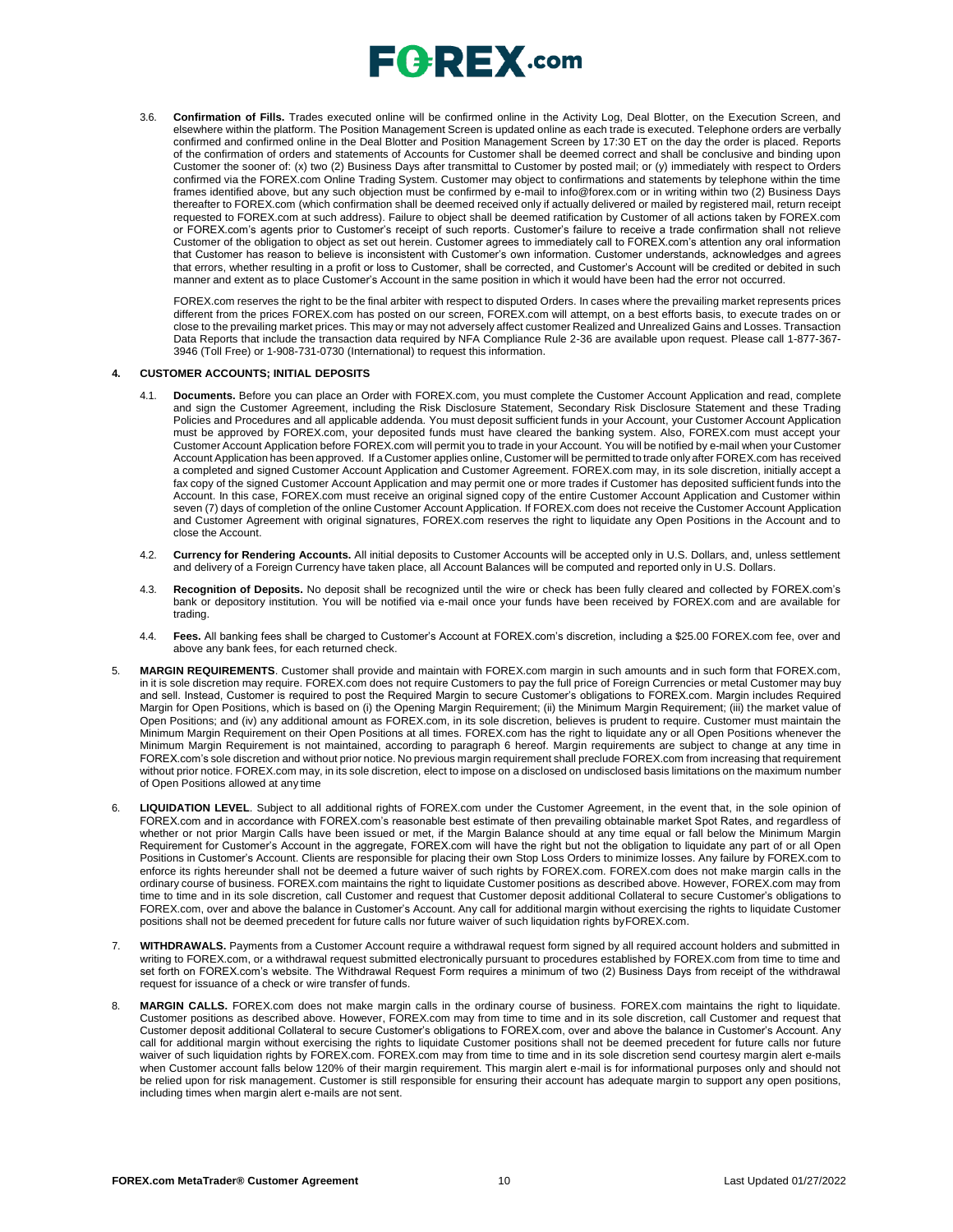# $E$ **Q**  $R$ **E** $X$ .com

## **Trading Tools**

- 1. FOREX.com may from time to time offer market news, commentary, charting, and analysis, trading performance analytics, signals-based products or services and other trading support tools ("Trading Tools"). Before using any Trading Tools please read this note carefully. It complements the Customer Agreement and associated risk disclosures furnished by us and should be read in conjunction with them. Unless stated otherwise, any capitalized terms used below shall carry the same meanings as in the Customer Agreement.
- **2. The Trading Tools are general in nature and do not and will not take into account your personal objectives, financial situation, or**  needs. Before acting on a Trading Tool, you should consider its appropriateness, having regard to your personal objectives, financial **situation, and needs.**
- 3. FOREX.com will not give advice to you on the merits of any trade and shall deal with you on an execution-only basis. None of our staff are authorized by us or permitted under applicable laws to give you personal advice. Accordingly, you should not regard any proposed trades, trading signals, suggested trading strategies, or other written or oral communications from us as investment recommendations or personal advice or as expressing our view as to whether a particular trade is suitable for you or meets your financial objectives. You **must rely on your own judgement for any investment decision you make in relation to your Account. You have the final decision in relation to every trade you enter into. You should make every effort to ensure you understand the Trading Tools and FOREX.com is**  entitled to assume that you do. If you require investment or tax advice, please contact an independent investment or tax advisor.
- 4. Hypothetical performance results have many inherent limitations, some of which are described below. No warranty or representation is made that any Account will or is likely to achieve profits or losses similar to those shown in connection with any Trading Tool. In fact, there are frequently sharp differences between hypothetical performance results and the actual results subsequently achieved. Actual returns may be different to any hypothetical or indicative returns shown in any Trading Tool.
- 5. One of the limitations of hypothetical performance results is they are generally prepared with the benefit of hindsight. In addition, hypothetical trading does not involve financial risk and no hypothetical trading record can completely account for the impact of financial risk in actual trading. For example, the ability to withstand losses or to adhere to a particular trading platform in spite of trading losses are material points which can also adversely affect actual trading results. There are numerous other factors related to the markets in general or to the implementation of any specific trading program which cannot be fully accounted for in the preparation of hypothetical performance results and all of which can adversely affect actual trading results.
- 6. FOREX.com does not undertake to continue to offer the Trading Tools at all times and may not offer the same in the future. FOREX.com may withdraw or cancel any or all of the Trading Tools, or terminate your access to any or all of them, for any reason or for no reason at any time with or without notice, in our sole discretion.
- 7. Trading Tools can only be used for your own personal benefit. They cannot be used for business purposes or on behalf of another person nor can they be varied, passed on or resold to or shared with (in whole or in part) another person or entity or used to place any trades outside of our platform.
- 8. You will not copy, modify, de-compile, reverse engineer, or make derivative works of or from the Trading Tools or the manner in which they operate.
- All intellectual property and other rights in the Trading Tools remain our sole property or the property of our licensors. FOREX.com does not assign, license, or otherwise transfer to you any right or interest in the Trading Tools whatsoever, except for the right to access and use the Trading Tools as expressly permitted by us in writing. In particular, but without limitation, all goodwill derived from the use or development of the Trading Tools will accrue exclusively to us. You will not do, or omit to do, or permit to be done, any act that will or may materially weaken, damage or be detrimental to the Trading Tools or the reputation of the goodwill associated with us or the TradingTools.
- 10. FOREX.com does not commit to, and is not obliged to provide you with, any number of Trading Tools and the delivery of Trading Tools is not guaranteed. FOREX.com may provide the Trading Tools at such times, at such intervals and based on such factors as we may determine in our absolute discretion. You should not therefore use or rely on the Trading Tools as a method of monitoring prices, positions/markets or making trading decisions, and no liability will be accepted by us in this respect.
- 11. The Trading Tools are provided "AS IS", without any representation or warranty of any kind whatsoever, including that they will be without interruption or error free.
- 12. FOREX.com may suspend use of the Trading Tools at any time to carry out maintenance, repairs, upgrades or any development related issues, in order to comply with Applicable Laws or for any other reason determined by us in our sole discretion.
- 13. To the extent permitted by Applicable Laws, you agree not to hold FOREX.com, our directors, officers, employees, or agents liable for losses or damages, including legal fees, that may arise, directly or indirectly, in whole or in part, from: (a) non-delivery, delayed delivery, or the misdirected delivery of any Trading Tool, (b) inaccurate or incomplete content of any Trading Tool, or (c) your reliance on or use of the information in any Trading Tool for any purpose.

Any failure by you to comply with any of the above obligations or restrictions shall constitute an Event of Default under our Customer Agreement.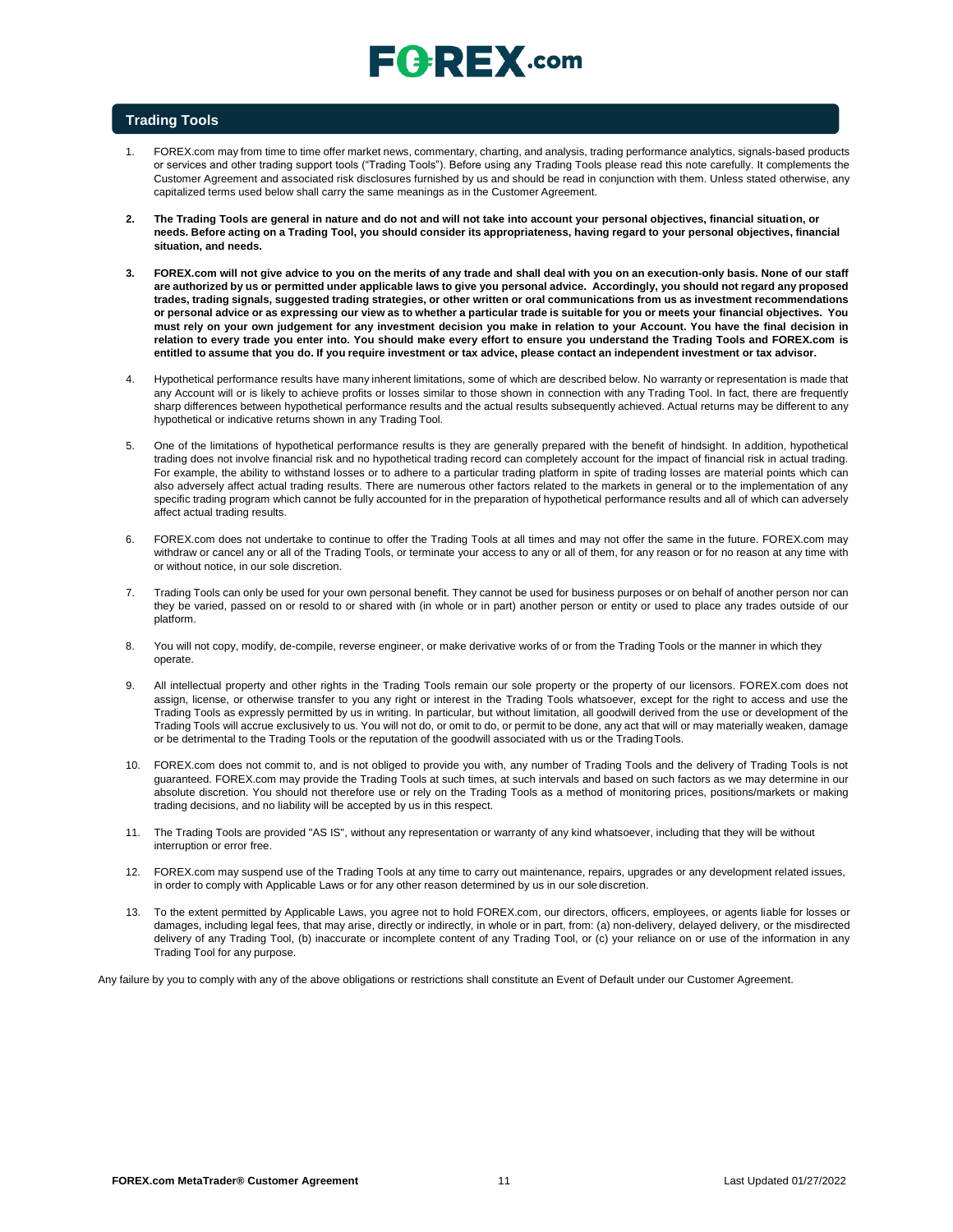

## **FOREX.COM**

## **THIS IS A LEGALLY BINDING CONTRACT.**

## **DO NOT SIGN UNTIL YOU HAVE CAREFULLY READ ALL OF THE FOREGOING COMPLETELY AND COMPLETED THE CUSTOMER ACCOUNT APPLICATION.**

**Your signature below acknowledges that you have carefully read, in its entirety, and understood the Customer Agreement, Social Security or Tax ID Certification, Authorization to Transfer Funds, Consent to Electronic Statements, Agreement to Use Collateral, Risk Disclosure Statement, Secondary Risk Disclosure (High Risk Investment), and Trading Policies and Procedures, and that you agree to all of the provisions contained therein.**

**Your signature below further represents, warranties and certifies that the information provided by you in the Customer Account Application is correct and complete.**

Name of Applicant:

Signature: Date: Date: Date: Date: Date: Date: Date: Date: Date: Date: Date: Date: Date: Date: Date: Date: Date: Date: Date: Date: Date: Date: Date: Date: Date: Date: Date: Date: Date: Date: Date: Date: Date: Date: Date: D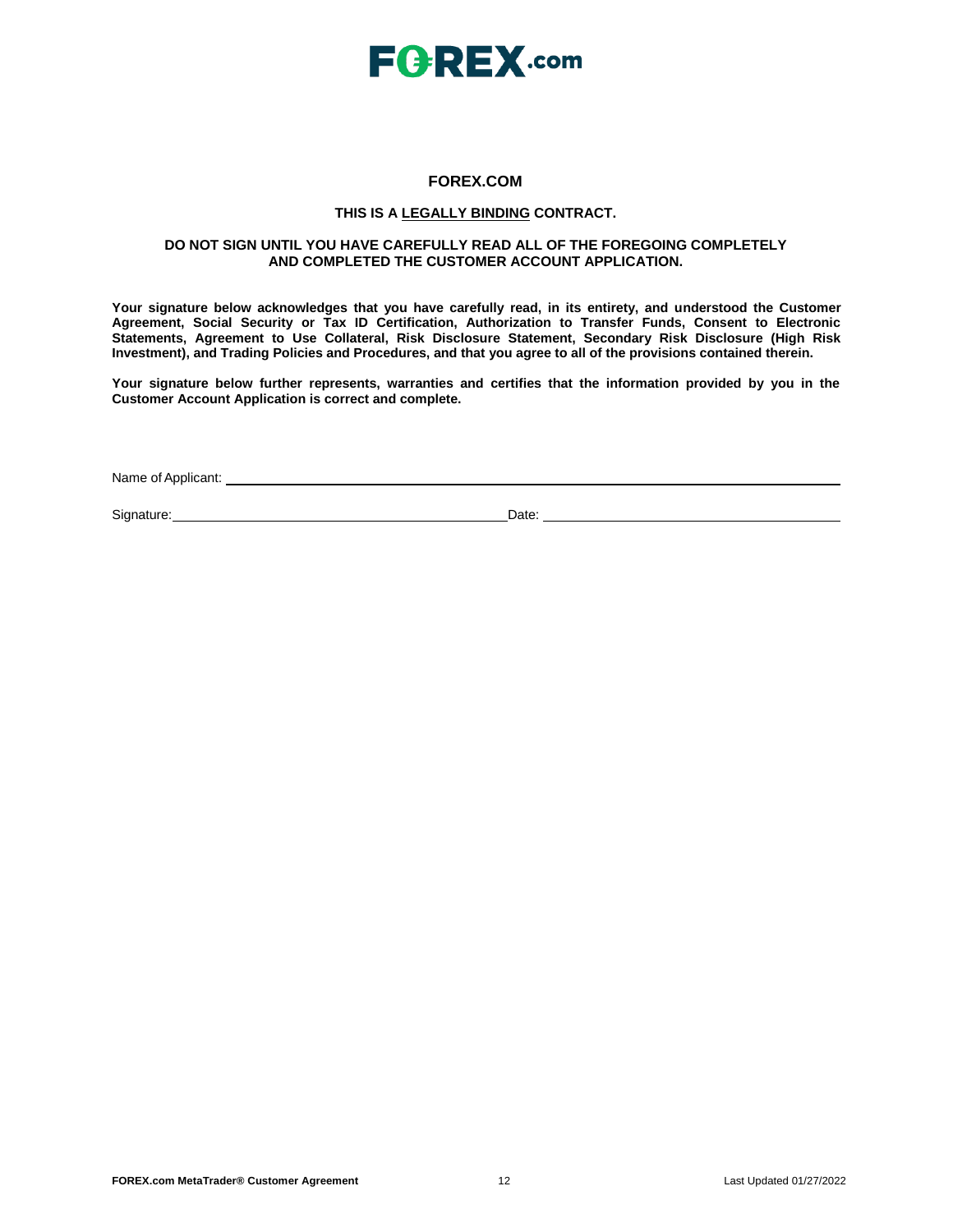# **FGREX.com**

## **Secondary Risk Disclosure: High Risk Investment**

Trading is very speculative and risky. Foreign Exchange Trading is highly speculative and is suitable only for those customers who (a) understand and are willing to assume the economic, legal and other risks involved, and (b) are financially able to assume losses significantly in excess of margin or deposits. Customer represents, warrants and agrees that Customer understands these risks; that Customer is willing and able, financially and otherwise, to assume the risks of Foreign Exchange Trading and Spot Metal Trading and that loss of Customer's entire Account Balance will not change Customer's life style.

The high leverage and low margin associated with Foreign Exchange Trading and Spot Metal Trading can result in significant losses due to price changes in Foreign Exchange Contracts, Cross Currency Contracts and Metal Contracts. Company's margin policies may require that additional funds be provided to properly margin Customer's Account and that Customer must immediately meet such margin requirements. Failure to maintain the Minimum Margin Requirement may result in the liquidation of any open positions with resultant loss to Customer.

FOREX IS AN OVER THE COUNTER (OTC) MARKET, MEANING THE FOREIGN CURRENCY TRADING YOU ARE ENTERING INTO IS NOT CONDUCTED ON AN EXCHANGE. AS A MARKET MAKER, FOREX.COM IS THE COUNTERPARTY IN THESE TRANSACTIONS AND, THEREFORE, ACTS AS THE BUYER WHEN YOU SELL AND THE SELLER WHEN YOU BUY. AS A RESULT, FOREX.COM'S INTERESTS MAY BE IN CONFLICT WITH YOURS. UNLESS OTHERWISE SPECIFIED IN YOUR WRITTEN AGREEMENT OR OTHER WRITTEN DOCUMENTS FOREX.COM ESTABLISHES THE PRICES AND WHICH IT OFFERS TO TRADE WITH YOU. THE PRICES OFFERED MIGHT NOT BE THE BEST PRICES AVAILABLE AND DIFFERENT PRICES MAY BE OFFERED TO DIFFERENT CUSTOMERS.

IF FOREX.COM ELECTS NOT TO COVER ITS OWN TRADING EXPOSURE, THEN YOU SHOULD BE AWARE THAT FOREX.COM MAY MAKE MORE MONEY IF THE MARKET GOES AGAINST YOU. ADDITIONALLY, SINCE FOREX.COM ACTS AS THE BUYER OR SELLER IN THE TRANSACTION, YOU SHOULD CAREFULLY EVALUATE ANY TRADE RECOMMENDATIONS YOU RECEIVE FROM FOREX.COM OR ANY OF ITS SOLICITORS.

Name of Applicant:  $\blacksquare$ 

Signature: Date: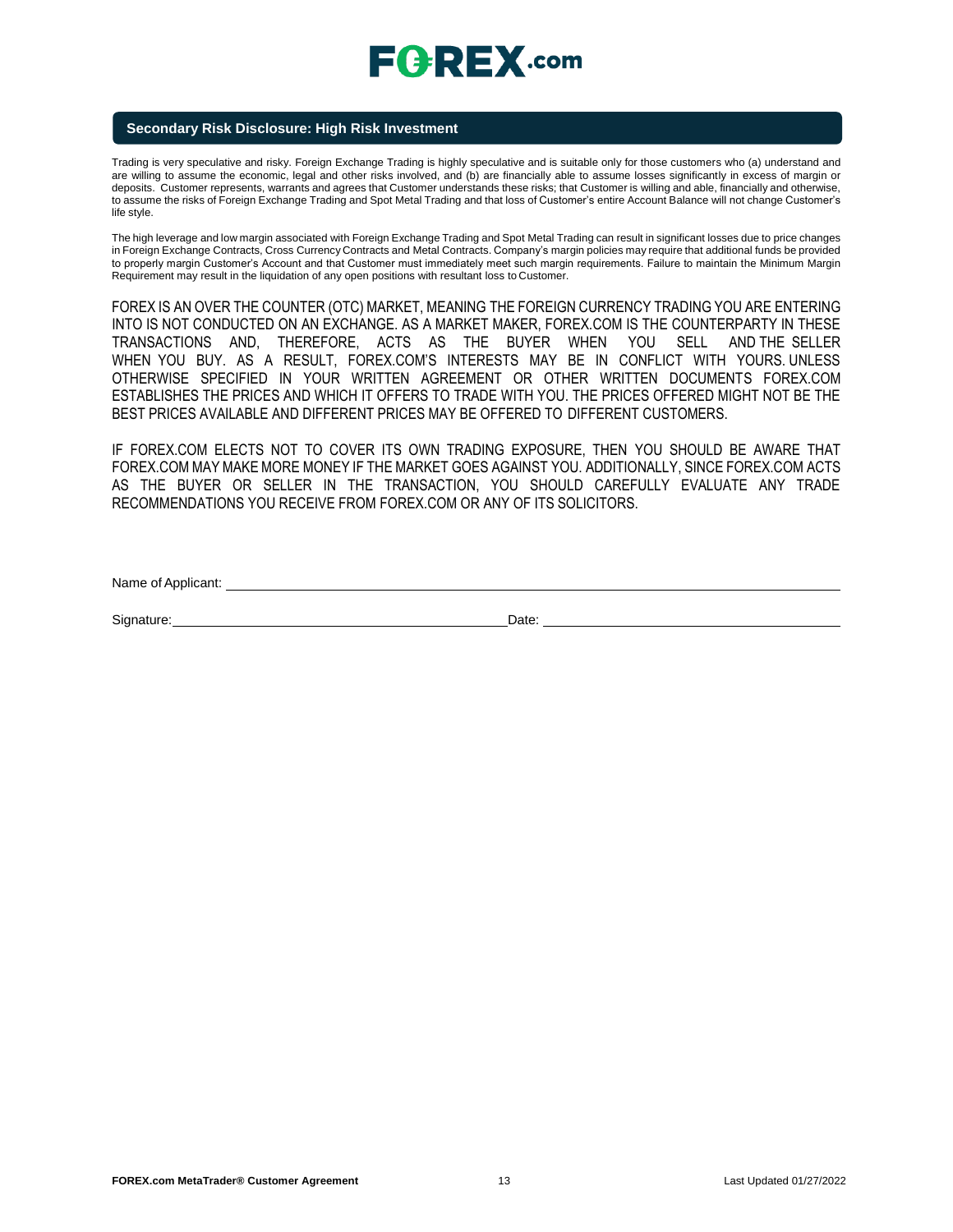## **FGREX.com**

## **RISK DISCLOSURE STATEMENT**

OFF-EXCHANGE FOREIGN CURRENCY TRANSACTIONS INVOLVE THE LEVERAGED TRADING OF CONTRACTS DENOMINATED IN FOREIGN CURRENCY CONDUCTED WITH A FUTURES COMMISSION MERCHANT OR A RETAIL FOREIGN EXCHANGE DEALER AS YOUR COUNTERPARTY. BECAUSE OF THE LEVERAGE AND THE OTHER RISKS DISCLOSED HERE, YOU CAN RAPIDLY LOSE ALL OF THE FUNDS YOU DEPOSIT FOR SUCH TRADING AND YOU MAY LOSE MORE THAN YOU DEPOSIT.

YOU SHOULD BE AWARE OF AND CAREFULLY CONSIDER THE FOLLOWING POINTS BEFORE DETERMINING WHETHER SUCH TRADING IS APPROPRIATE FOR YOU.

(1) TRADING IS NOT ON A REGULATED MARKET OR EXCHANGE—YOUR DEALER IS YOUR TRADING PARTNER WHICH IS A DIRECT CONFLICT OF INTEREST. BEFORE YOU ENGAGE IN ANY RETAIL FOREIGN EXCHANGE TRADING, YOU SHOULD CONFIRM THE REGISTRATION STATUS OF YOUR COUNTERPARTY.

The off-exchange foreign currency trading you are entering into is not conducted on an interbank market, nor is it conducted on a futures exchange subject to regulation as a designated contract market by the Commodity Futures Trading Commission. The foreign currency trades you transact are trades with the futures commission merchant or retail foreign exchange dealer as your counterparty. WHEN YOU SELL, THE DEALER IS THE BUYER. WHEN YOU BUY, THE DEALER IS THE SELLER. As a result, when you lose money trading, your dealer is making money on such trades, in addition to any fees, commissions, or spreads the dealer may charge.

(2) AN ELECTRONIC TRADING PLATFORM FOR RETAIL FOREIGN CURRENCY TRANSACTIONS IS NOT AN EXCHANGE. IT IS AN ELECTRONIC CONNECTION FOR ACCESSING YOUR DEALER. THE TERMS OF AVAILABILITY OF SUCH A PLATFORM ARE GOVERNED ONLY BY YOUR CONTRACT WITH YOUR DEALER.

Any trading platform that you may use to enter off-exchange foreign currency transactions is only connected to your futures commission merchant or retail foreign exchange dealer. You are accessing that trading platform only to transact with your dealer. You are not trading with any other entities or customers of the dealer by accessing such platform. The availability and operation of any such platform, including the consequences of the unavailability of the trading platform for any reason, is governed only by the terms of your account agreement with the dealer.

(3) YOUR DEPOSITS WITH THE DEALER HAVE NO REGULATORYPROTECTIONS.

All of your rights associated with your retail forex trading, including the manner and denomination of any payments made to you, are governed by the contract terms established in your account agreement with the futures commission merchant or retail foreign exchange dealer. Funds deposited by you with a futures commission merchant or retail foreign exchange dealer for trading off-exchange foreign currency transactions are not subject to the customer funds protections provided to customers trading on a contract market that is designated by the Commodity Futures Trading Commission. Your dealer may commingle your funds with its own operating funds or use them for other purposes. In the event your dealer becomes bankrupt, any funds the dealer is holding for you in addition to any amounts owed to you resulting from trading, whether or not any assets are maintained in separate deposit accounts by the dealer, may be treated as an unsecured creditor's claim.

(4) YOU ARE LIMITED TO YOUR DEALER TO OFFSET OR LIQUIDATE ANY TRADING POSITIONS SINCE THE TRANSACTIONS ARE NOT MADE ON AN EXCHANGE OR MARKET, AND YOUR DEALER MAY SET ITS OWN PRICES.

Your ability to close your transactions or offset positions is limited to what your dealer will offer to you, as there is no other market for these transactions. Your dealer may offer any prices it wishes, and it may offer prices derived from outside sources or not in its discretion. Your dealer may establish its prices by offering spreads from third party prices, but it is under no obligation to do so or to continue to do so.